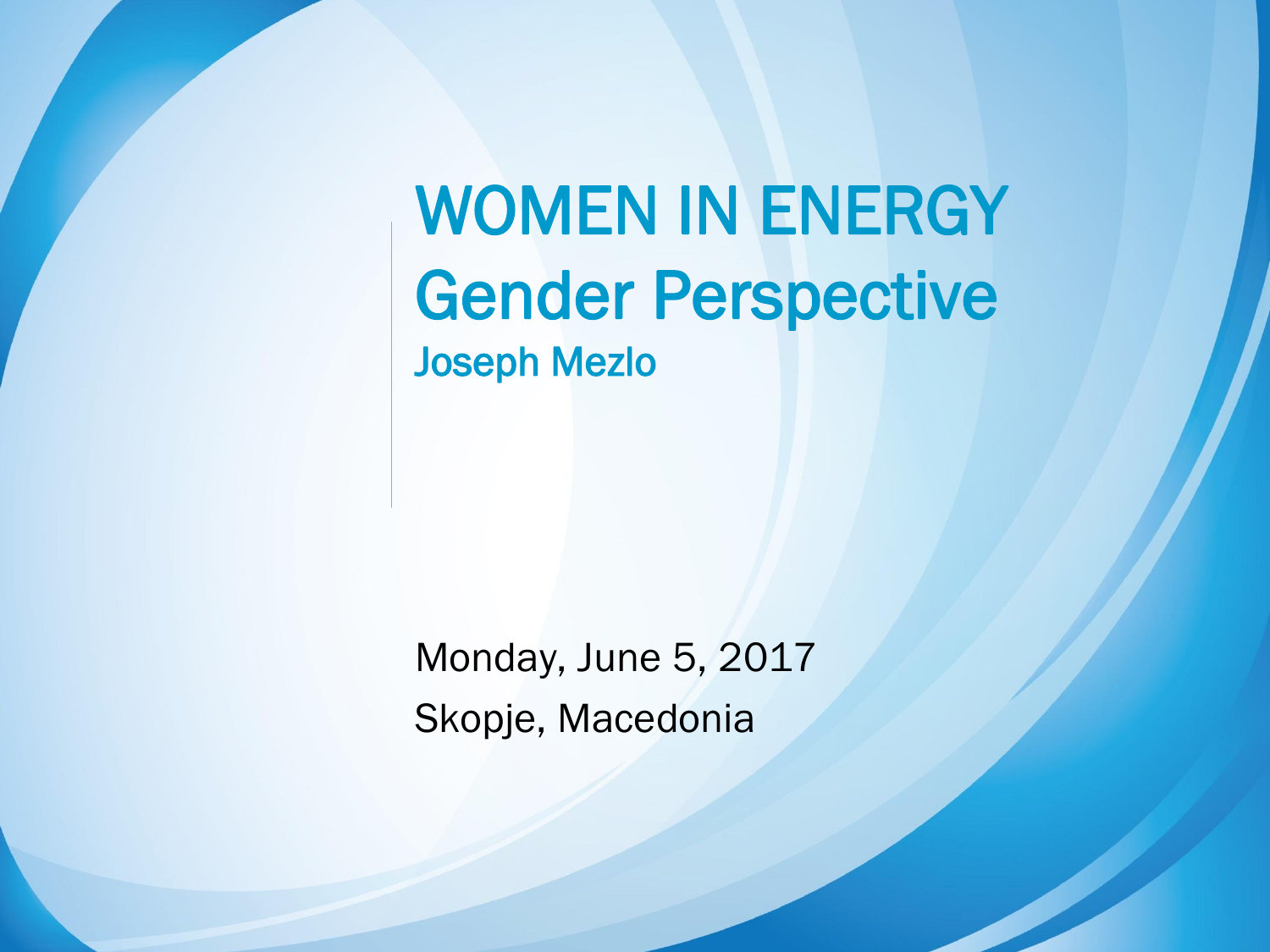### Topics for Gender Perspectives

- Economic impact of women
- Impact on business results by engaging women leaders
- Women's leadership traits
- Current penetration of women in business roles
- What women bring to business
- What holds women back
- What companies and individuals need to do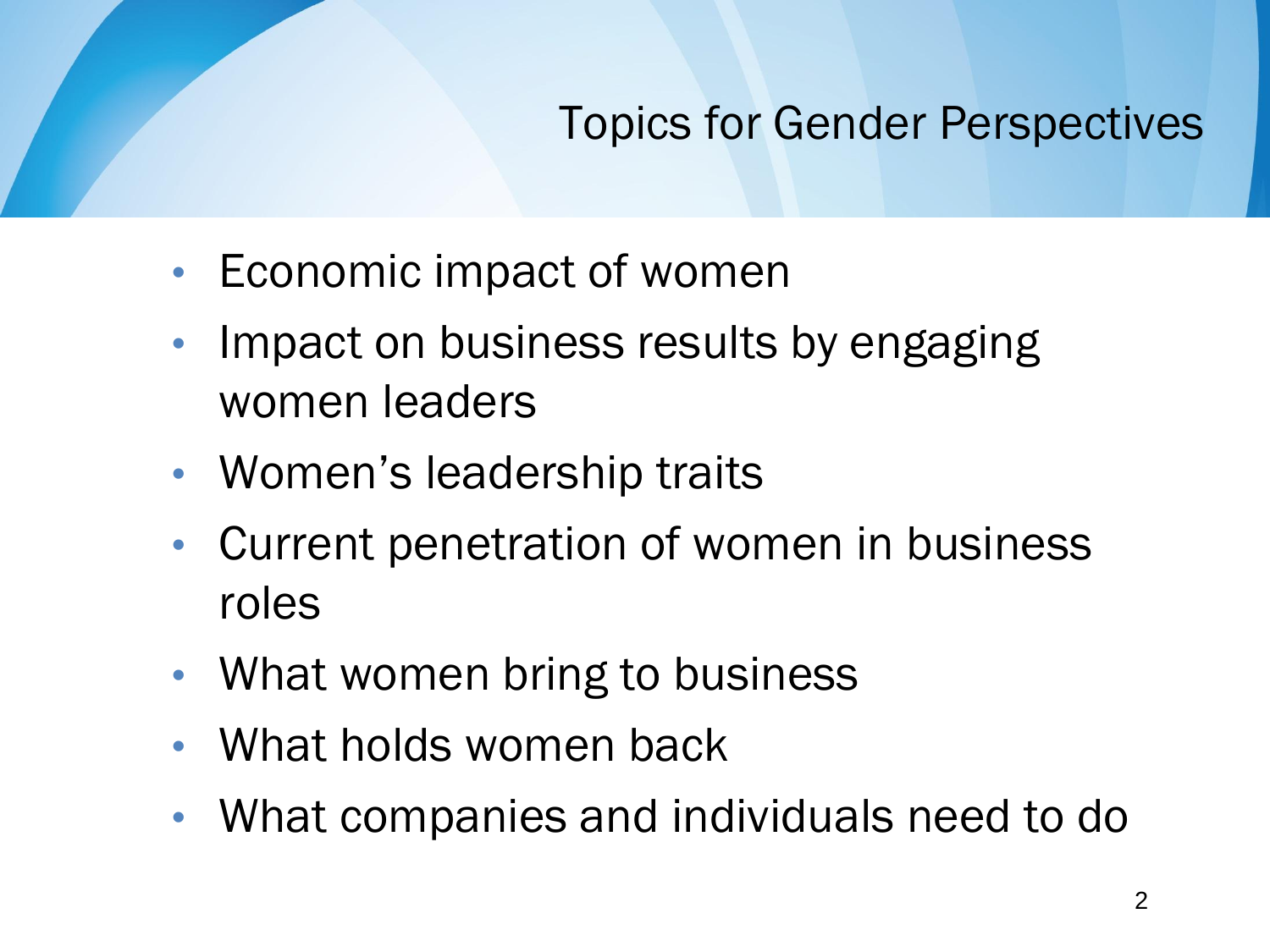Foundational Elements for Gender Diversity and Parity

- Intelligence and effectiveness do not have a gender bias
- No one of us is smarter than all of us
- How results are achieved matters
- Long term views breed better success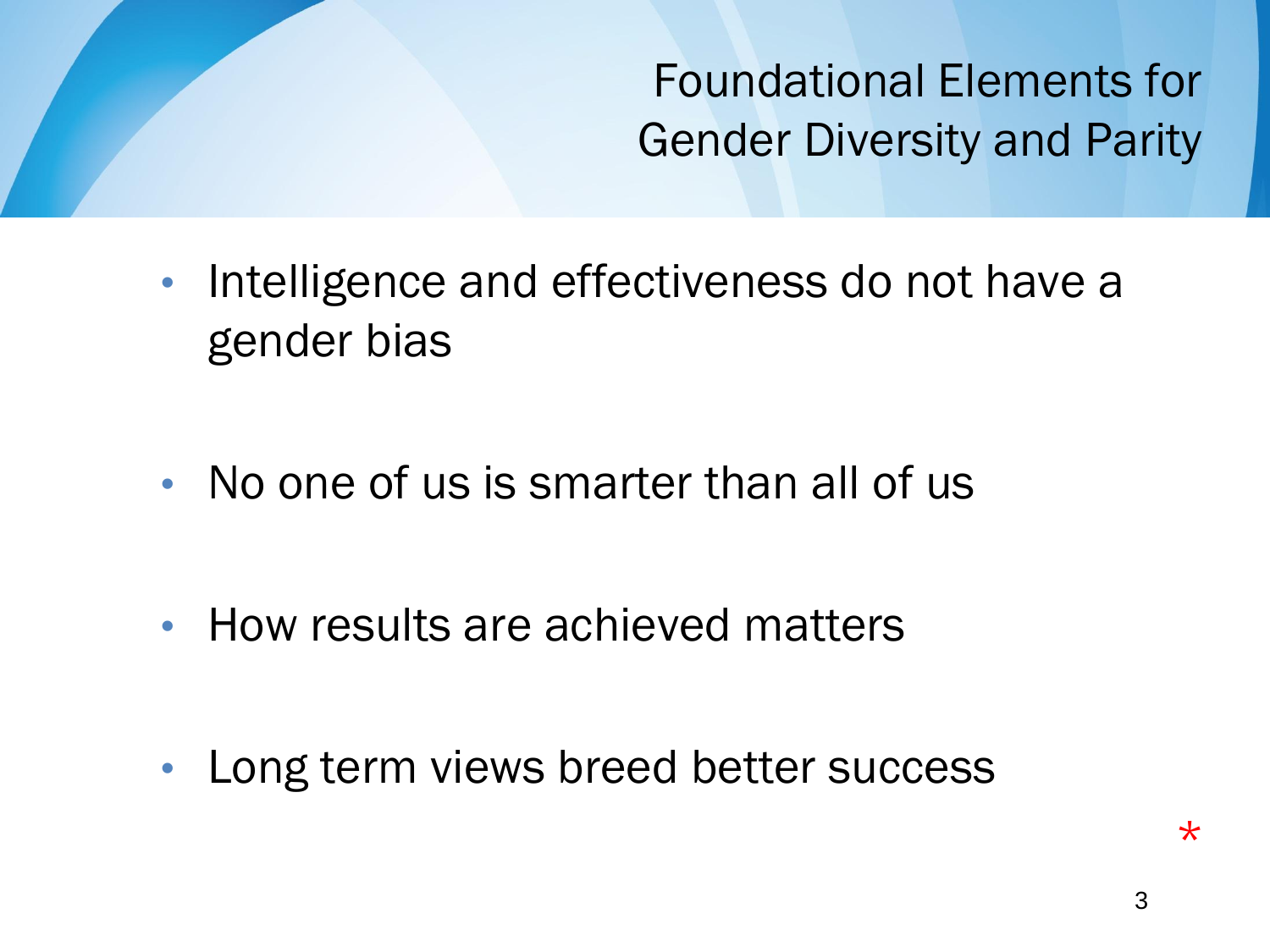### The Third Billion

A Booz & Co study (2007) created the notion of the third billion

China and India will have almost 2 billion new entrants into the global marketplace by 2020

Women will account for at least 860 million new entrants into the global marketplace by 2020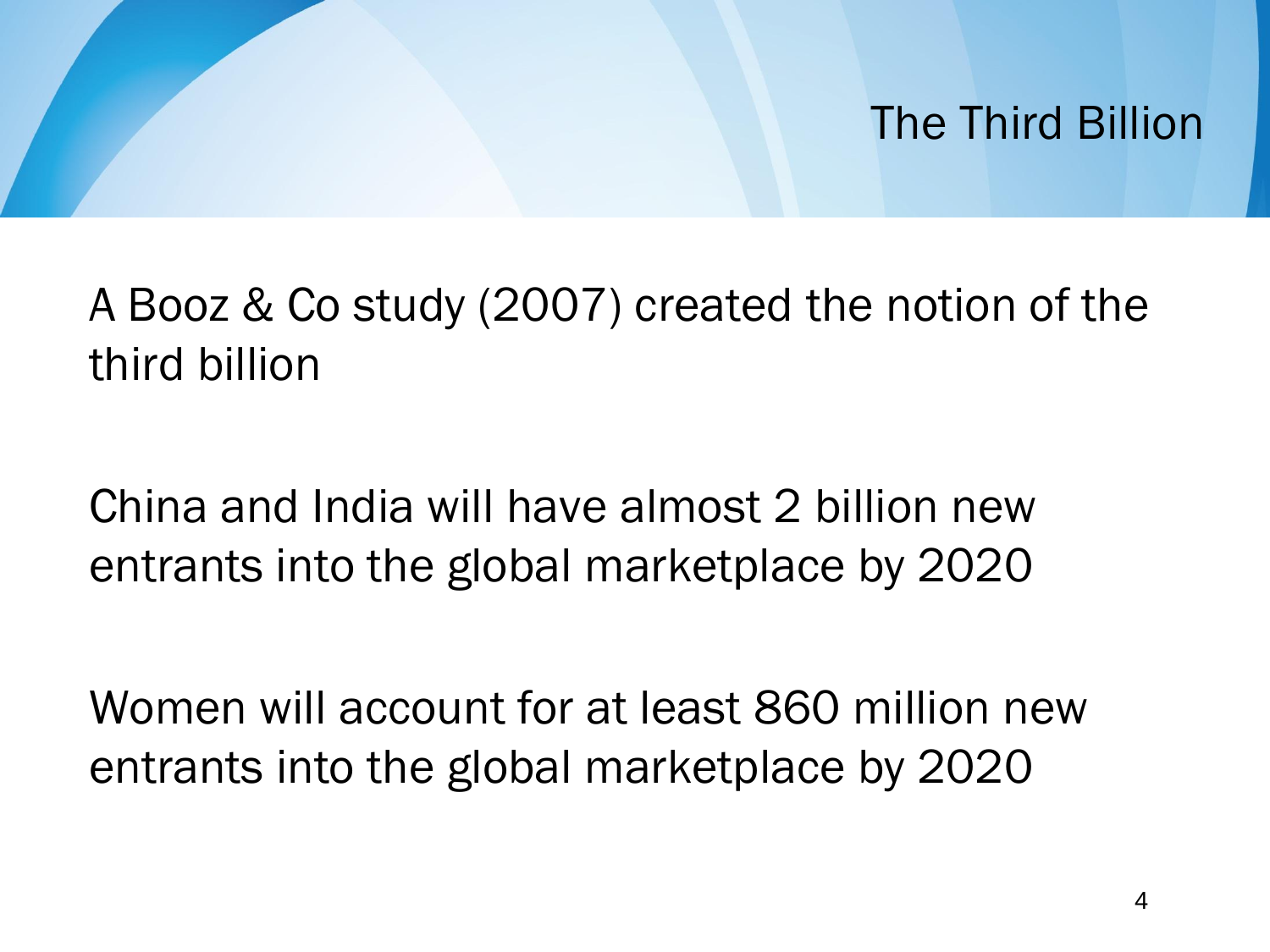### Economic Impact of Women

Women represent a huge economic opportunity that business recognizes

- It is estimated that women earned USD 18 trillion in 2014
	- Almost three times the GDP of India and China combined (Estimated at USD 6.6 trillion in 2014)
- Globally, women control 64% of consumer spending
- Women drive 70% of household spending decisions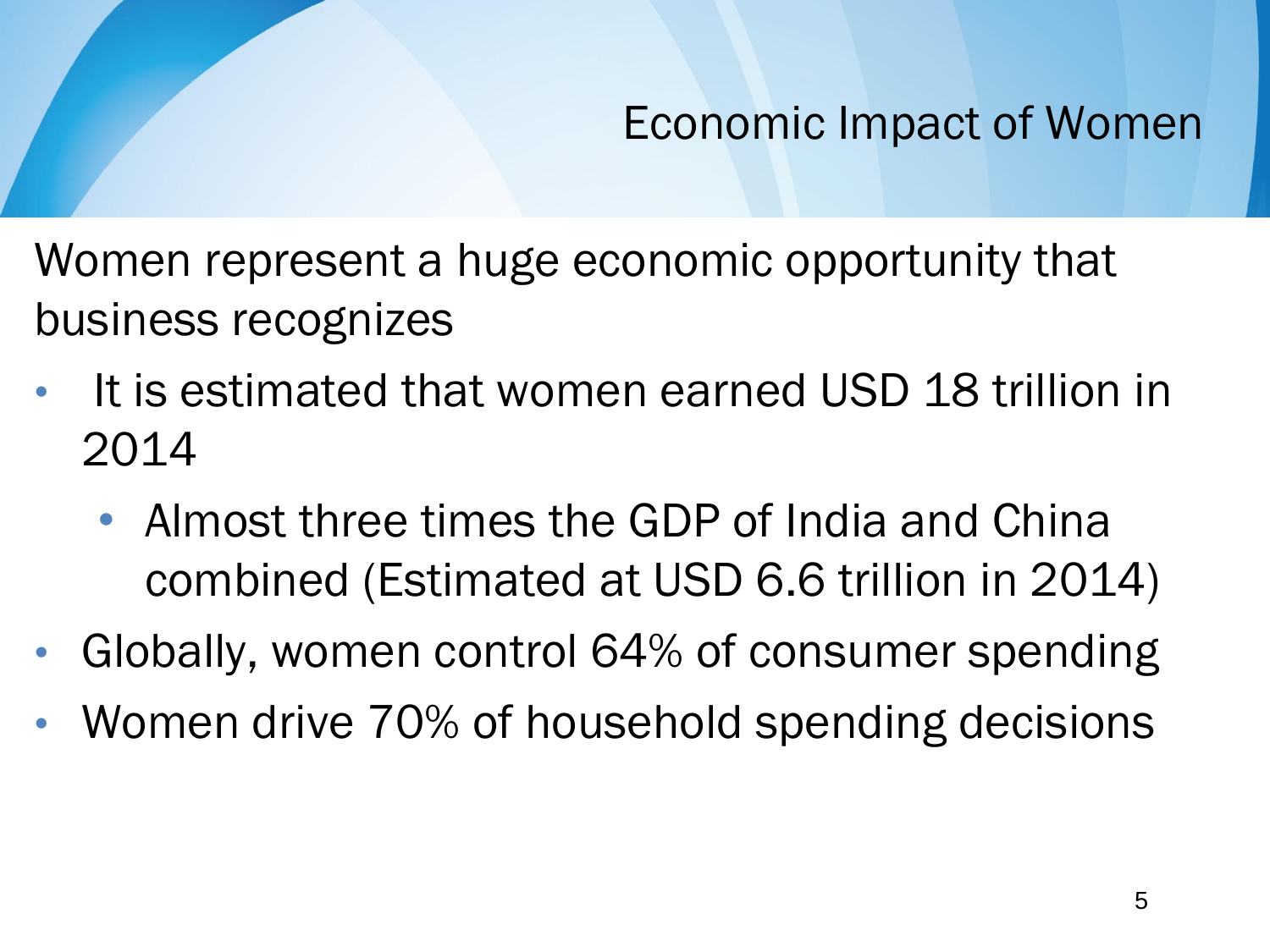### Women Tend to be the "Alpha" Partner in Domestic Decision Making

- Initiate discussion of major financial decisions
- Tend to be more deliberate with finances
- Drives decision making with the "Beta" partner
- Seeks to improve rather than maintain the status quo
- Primary responsibility for
	- Health Care
	- Child Rearing
	- Domestic Purchases
	- **Transportation**
	- **Energy Decisions**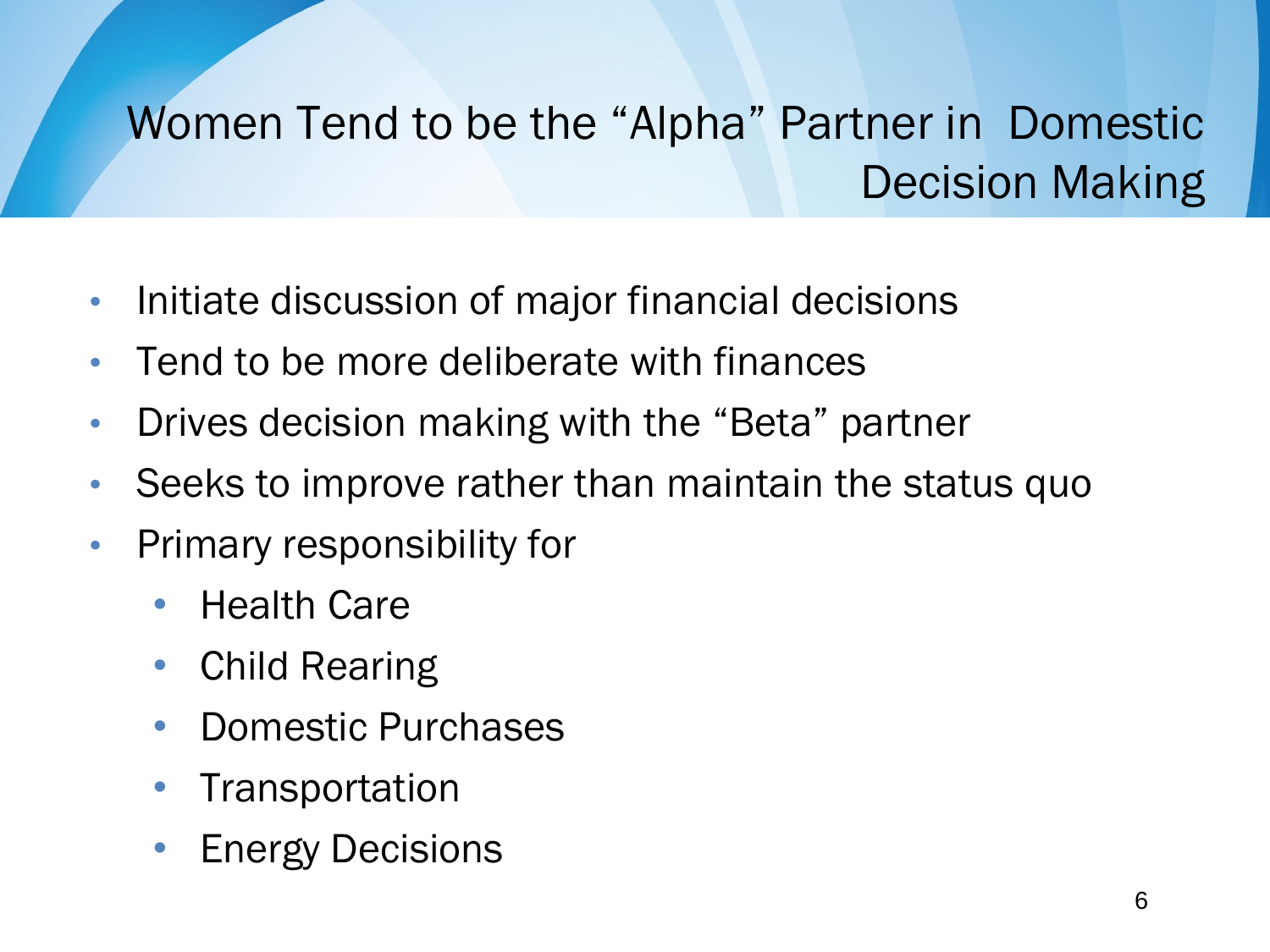### USD 12 trillion increase in GDP by 2025, if every country moved as strongly to gender parity as the best in the region

Ineromontal alobal CDD over

|                                       | ומזיט ווער ושעשען ושווסוויס שוו<br>business-as-usual scenario, <sup>1</sup> % | \$trillion |
|---------------------------------------|-------------------------------------------------------------------------------|------------|
| India                                 | 16%                                                                           | 0.7        |
| Latin America                         | 14%                                                                           | 1.1        |
| China                                 | 12%                                                                           | 2.5        |
| Sub-Saharan Africa                    | 12%                                                                           | 0.3        |
| North America and Oceania             | 11%                                                                           | 3.1        |
| World                                 | 11%                                                                           | 11.8       |
| Middle East and North Africa          | 11%                                                                           | 0.6        |
| South Asia (excl. India)              | 11%                                                                           | 0.1        |
| Western Europe                        | 9%                                                                            | 2.1        |
| Eastern Europe and Central Asia       | 9%                                                                            | 0.4        |
| East and Southeast Asia (excl. China) | 8%                                                                            | 0.9        |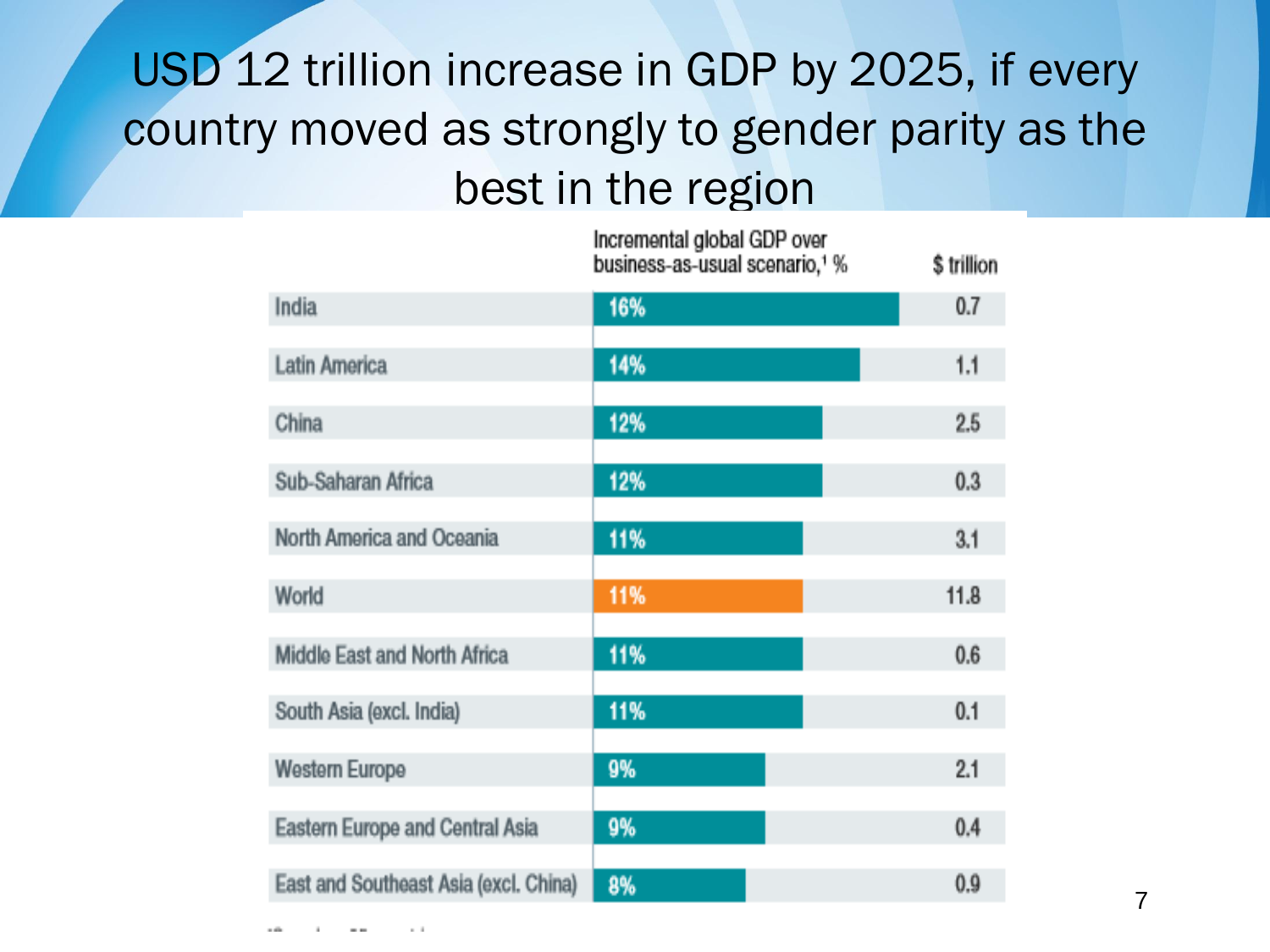

"Women may well be the dominant source of economic growth in the near future – and organizations that are able to capitalize on the roles women play as economic actors will most likely have a competitive advantage as the world pulls out of the global recession."

Deloitte Touche Tohmatsu Limited

"The Gender Dividend: Making the business case for investing in women"

\*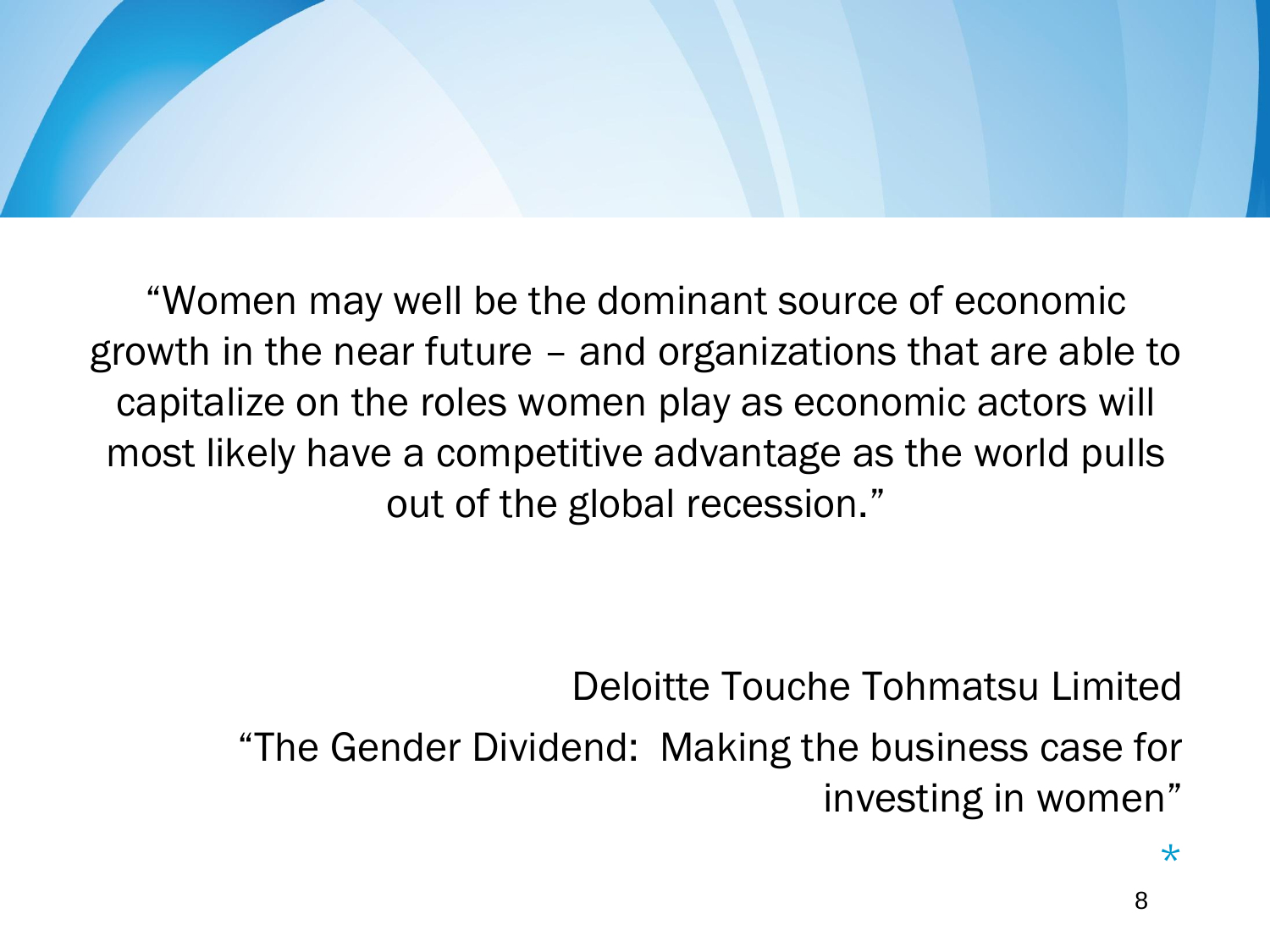### Women Improve Corporate Performance

A Catalyst survey compared worst and best quartiles of Fortune 500 companies based on women on their boards. Best quartile had

- 53% greater Return on Equity
- 42% better Profit Margins
- 66% better Return on Invested Capital
- Minimum number of three women on the board gave the best results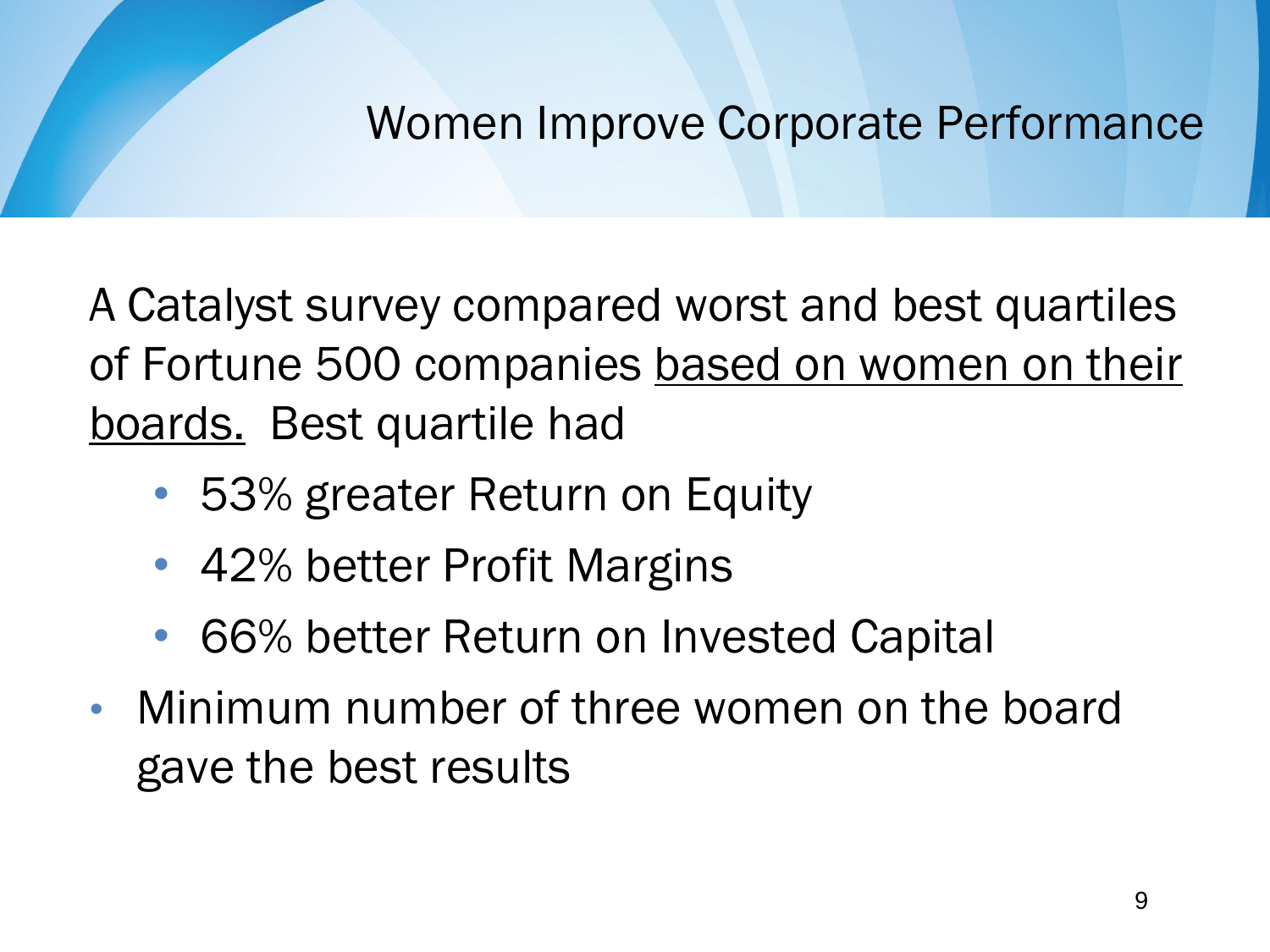### Women Improve Corporate Performance

Mc Kinsey reports similar findings.

Companies with the highest gender diversity see better business results

- 10% higher Return on Equity
- 40% higher Operating Results
- 70% stronger Stock Price Growth

Companies with at least one woman on their board see

- Better corporate governance
- More ethical behavior
- Fewer bankruptcies (20% fewer)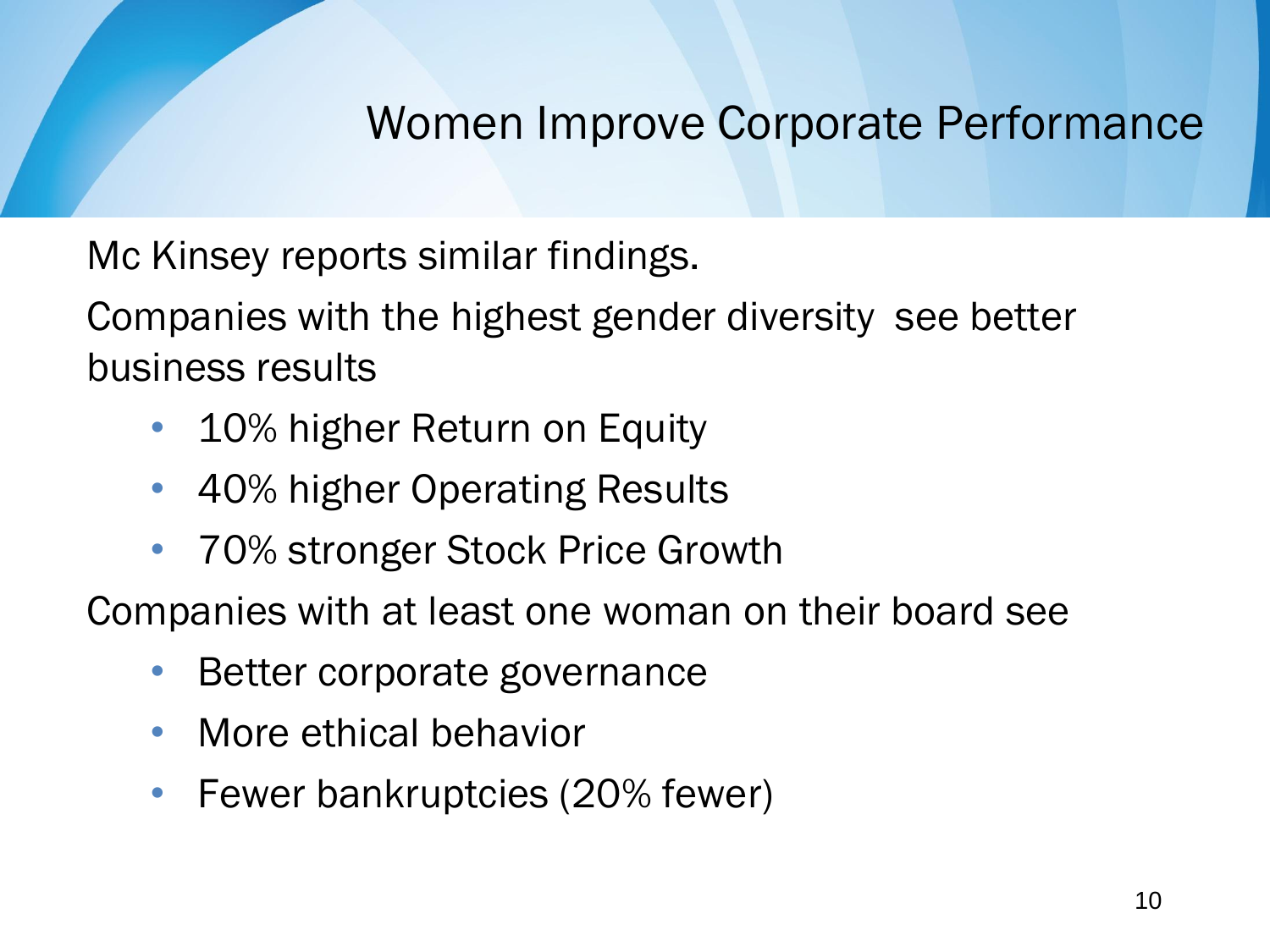"*The international evidence supports this – diverse boards are better boards benefitting from fresh perspectives, opinions and new ideas which ultimately serve the company's long-term interests." Vince Cable UK Business Secretary*

*30 January 2013*

*\**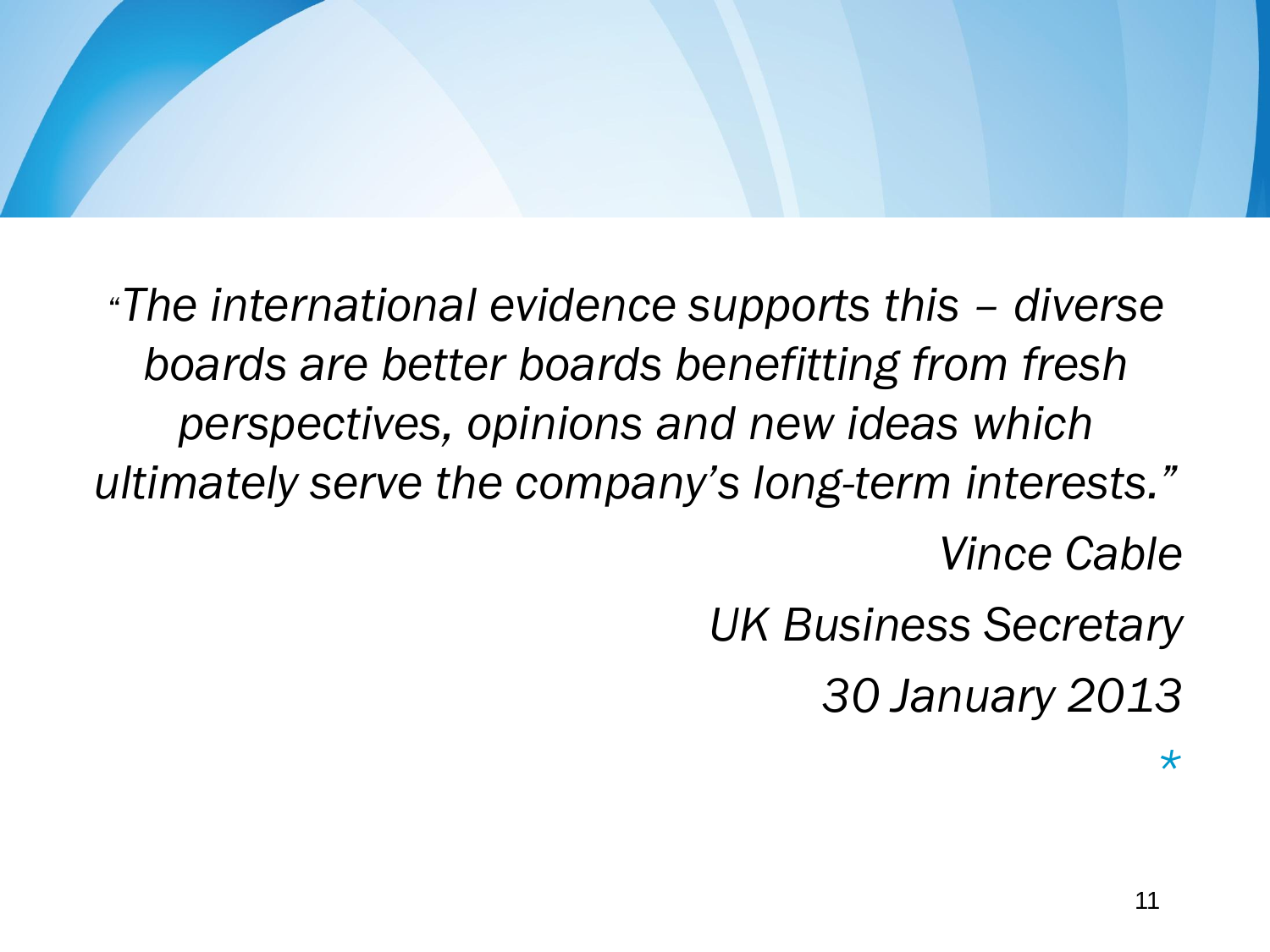### KEY LEADERSHIP ATTRIBUTES WOMEN EXHIBIT MORE THAN MEN (McKinsey)

- Expectations and rewards: identify clear expectations and responsibilities and provide appropriate rewards for achievement
- Inspiration: create a compelling vision for the future and inspire optimism in achieving that vision
- Participative decision making: create an atmosphere where everyone joins in decision making
- Intellectual stimulation: challenge assumptions, take reasoned risks, and encourage creative solutions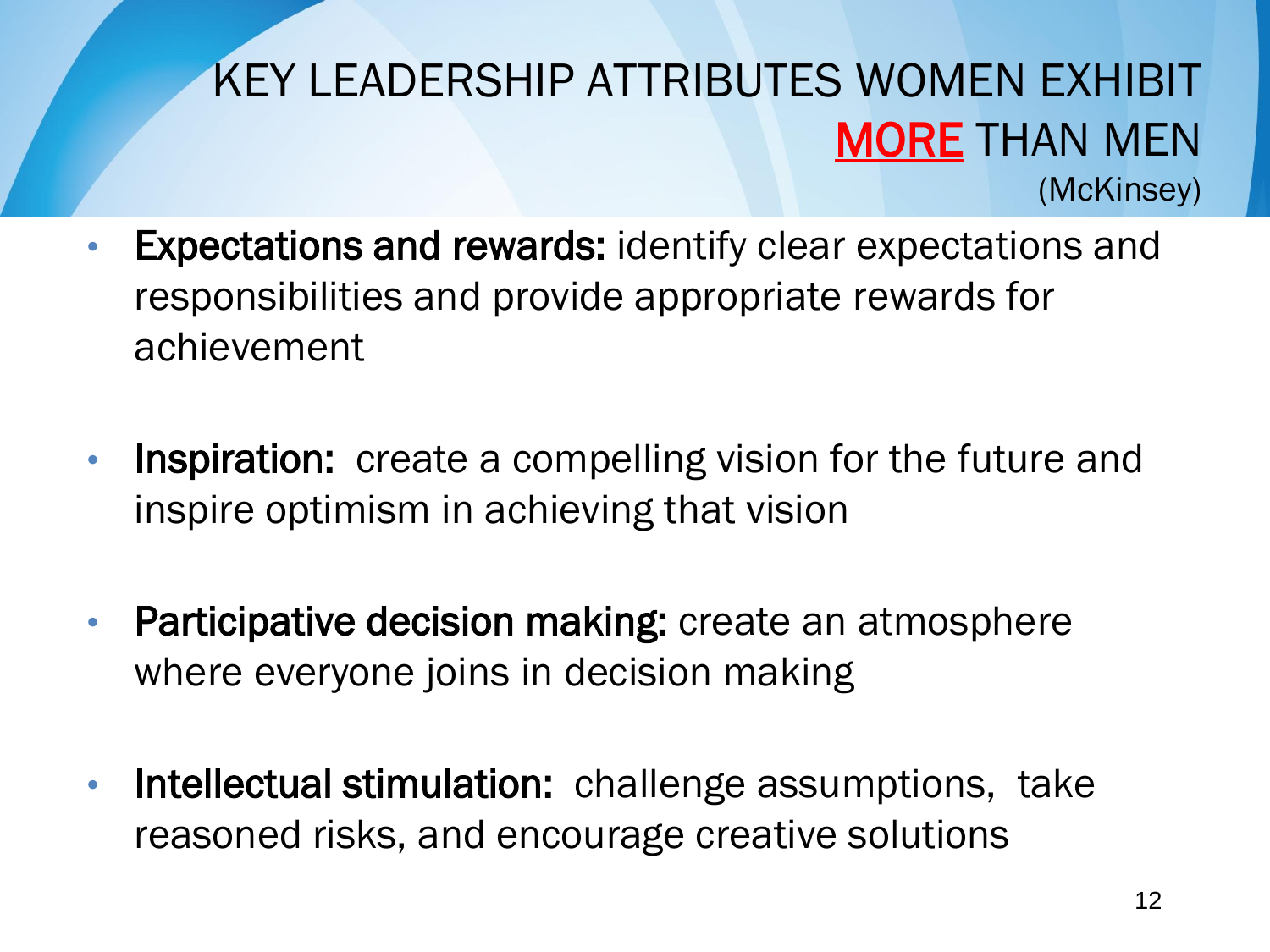### KEY LEADERSHIP ATTRIBUTES (McKinsey)

- People development: teach, mentor, coach, actively listen to needs and concerns (Women apply more)
- Role model: build relationships based on respect and regard for the ethical side of decisions (Women apply more)
- Efficient communication: be convincing and charismatic (Equal)
- Individualistic decision making: make decisions alone, but involve others with the execution (Men apply more)
- Control and corrective action: take corrective action when performance lacks (Men apply more)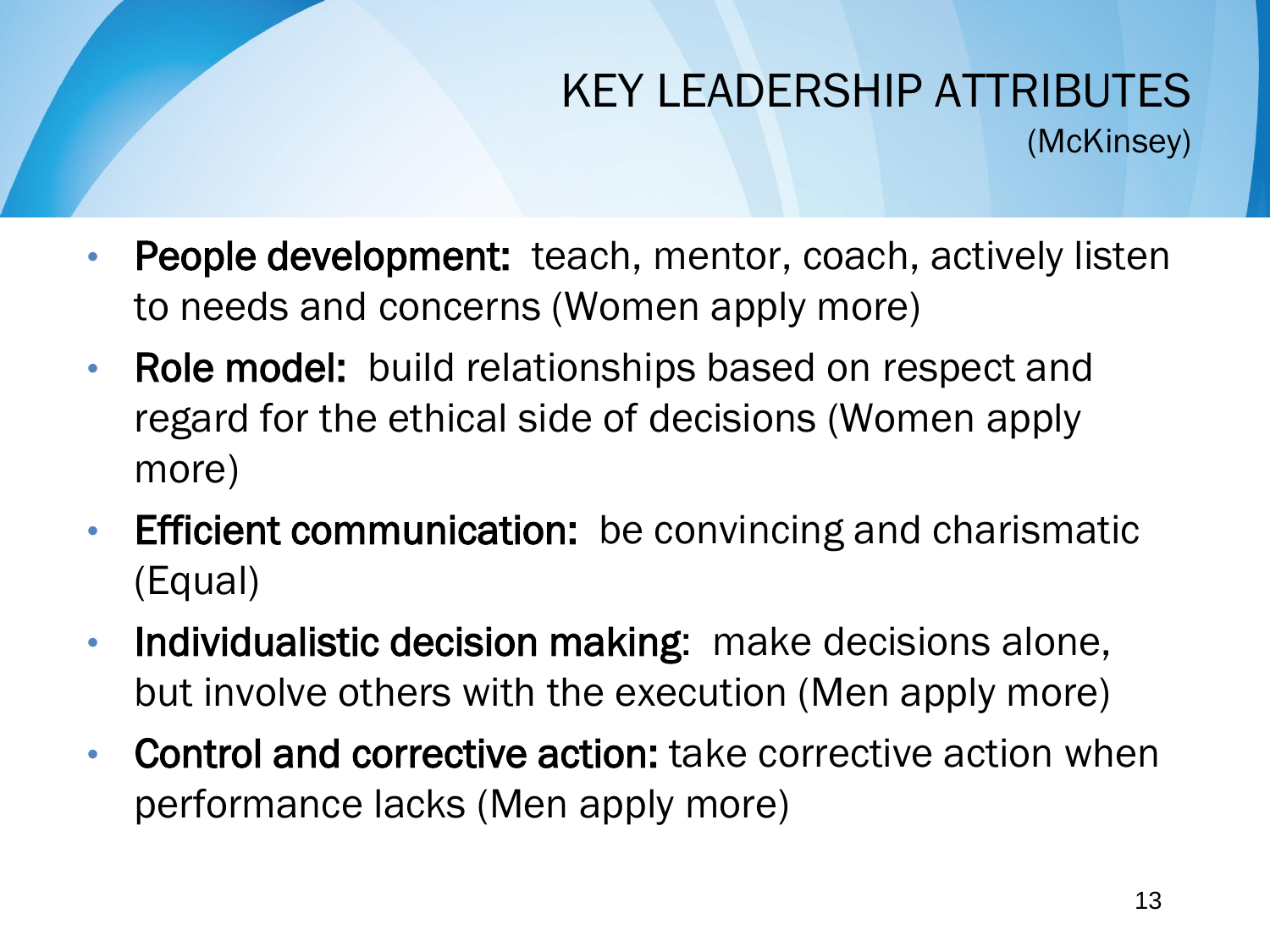Corporate-talent pipeline by gender



#### Women in the pipeline, %

|      | 2012 | $-23$ | - 28 - | $23-$ | 20    |  |
|------|------|-------|--------|-------|-------|--|
| 2015 |      | $-37$ | - 32   |       | 27 23 |  |

McKinsey 2015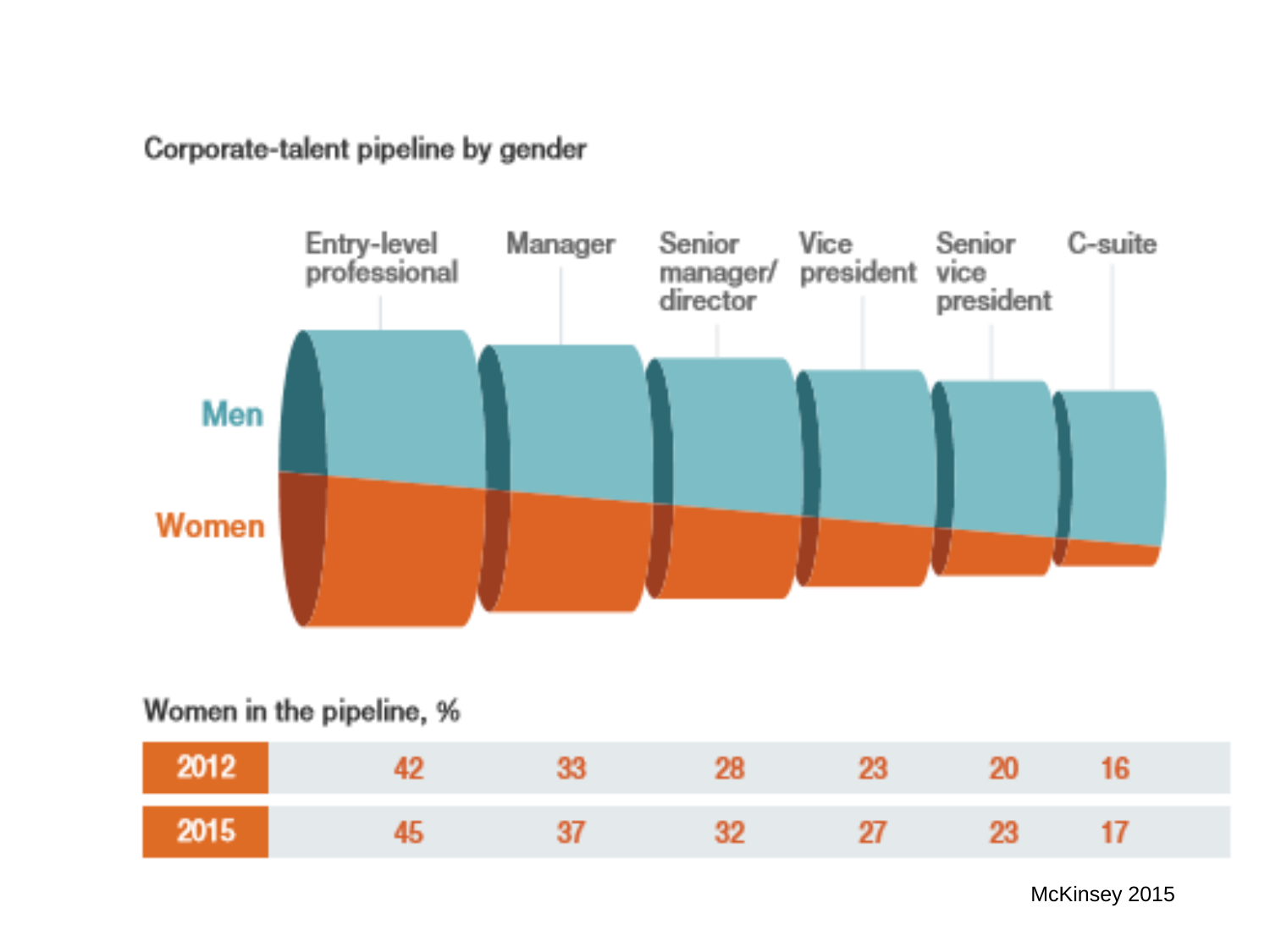Even with equal skills and qualifications, women have a much more difficult time reaching top management jobs.



15 McKinsey 2015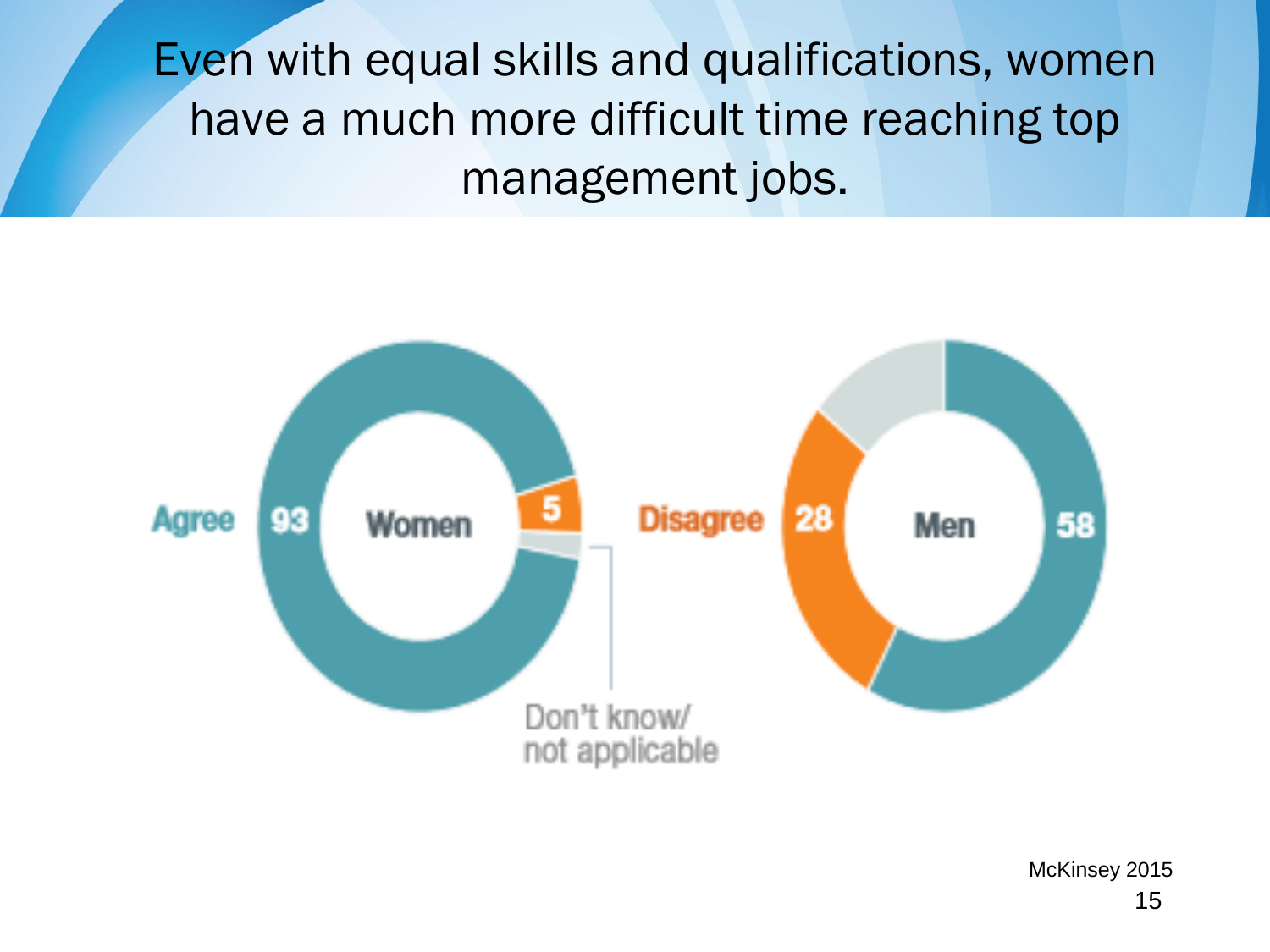#### Have aspirations to reach top management. (Bain & Company 2014)



16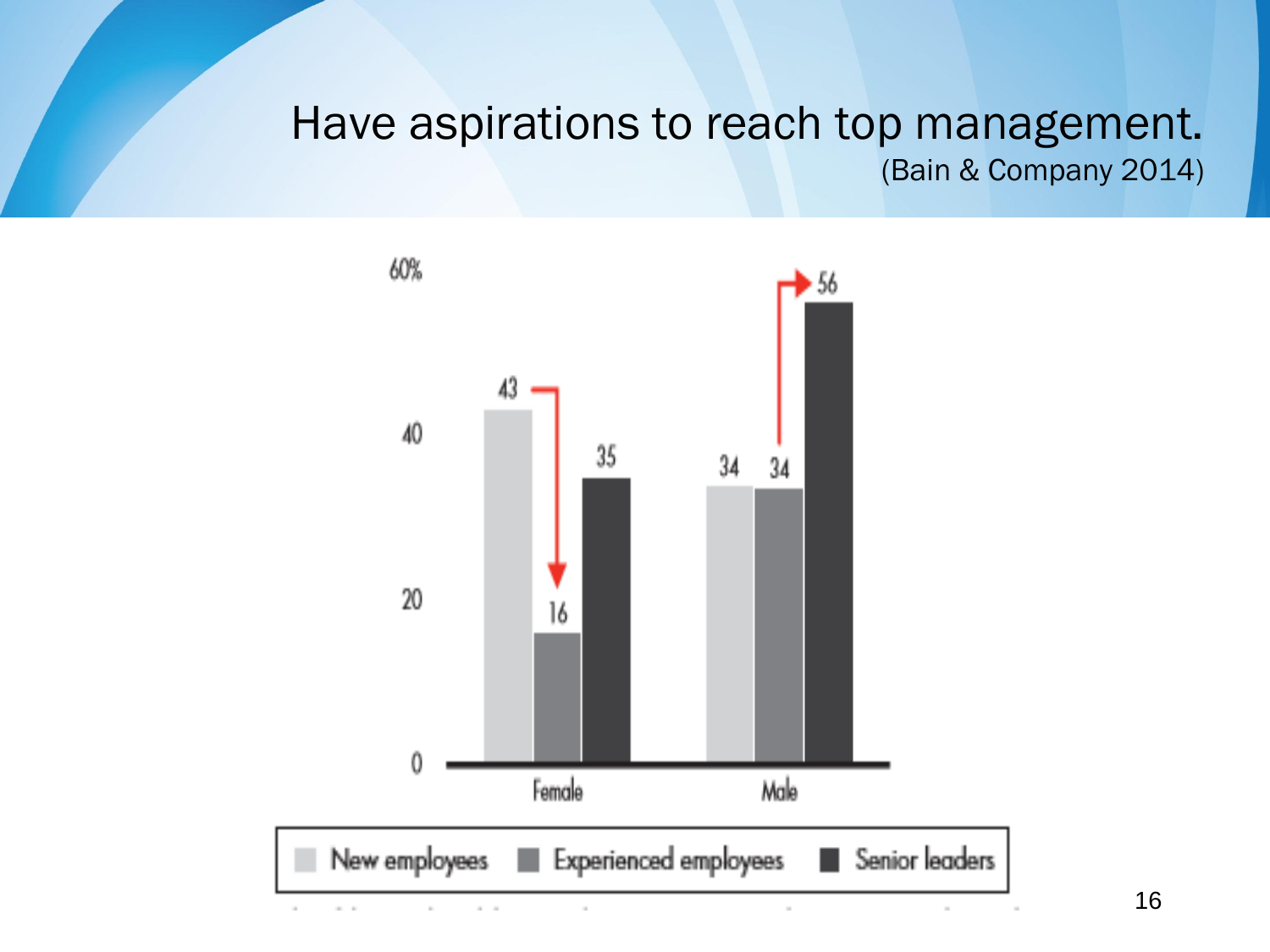#### Have confidence to reach top management. (Bain & Company 2014)

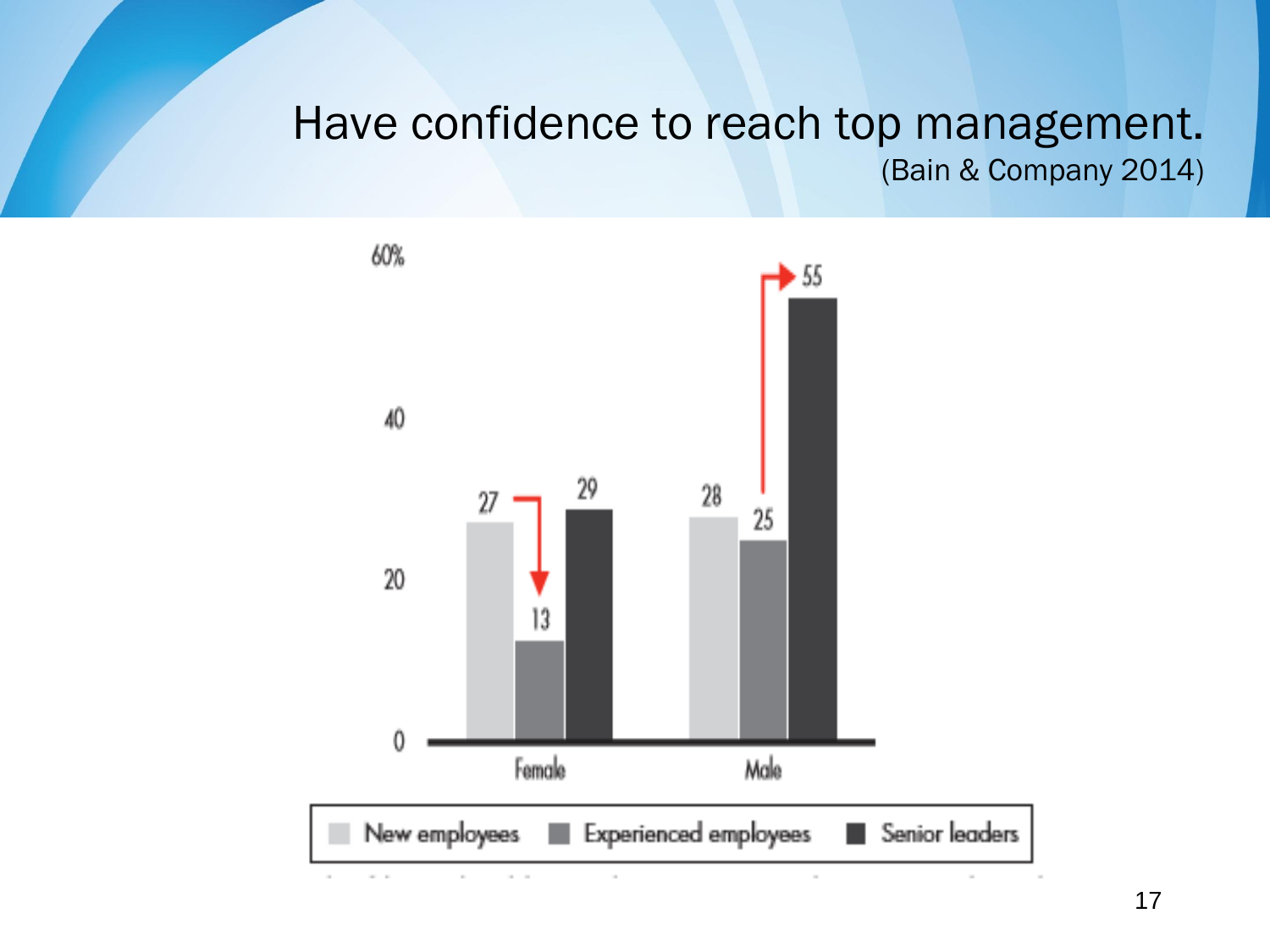What are the factors that cause the erosion of confidence and aspirations?

### A new and ambitious woman enters the work force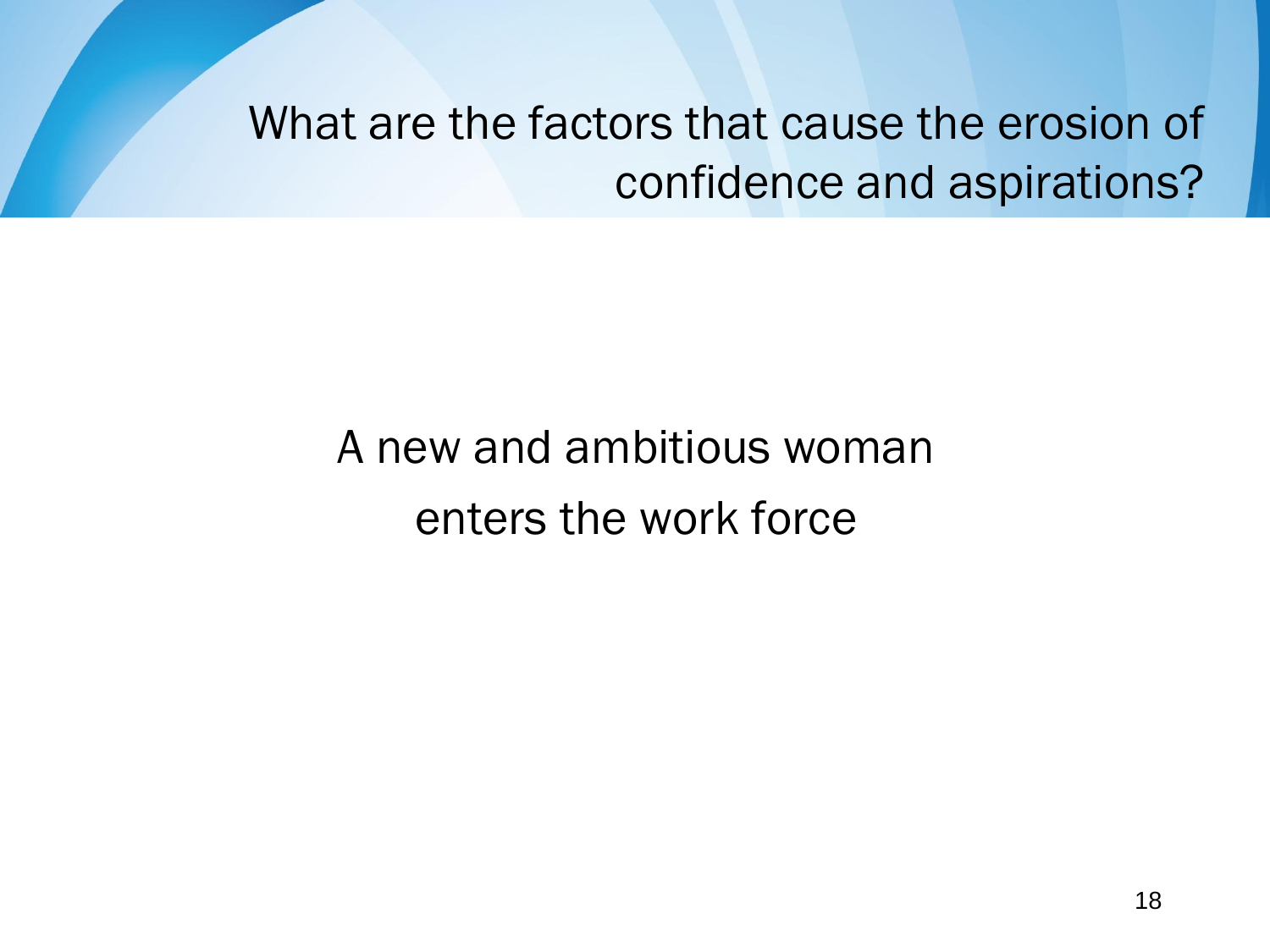### No evidence of senior women in the organization

- No evidence of women being promoted
- Few women role models
- Limited range of leadership styles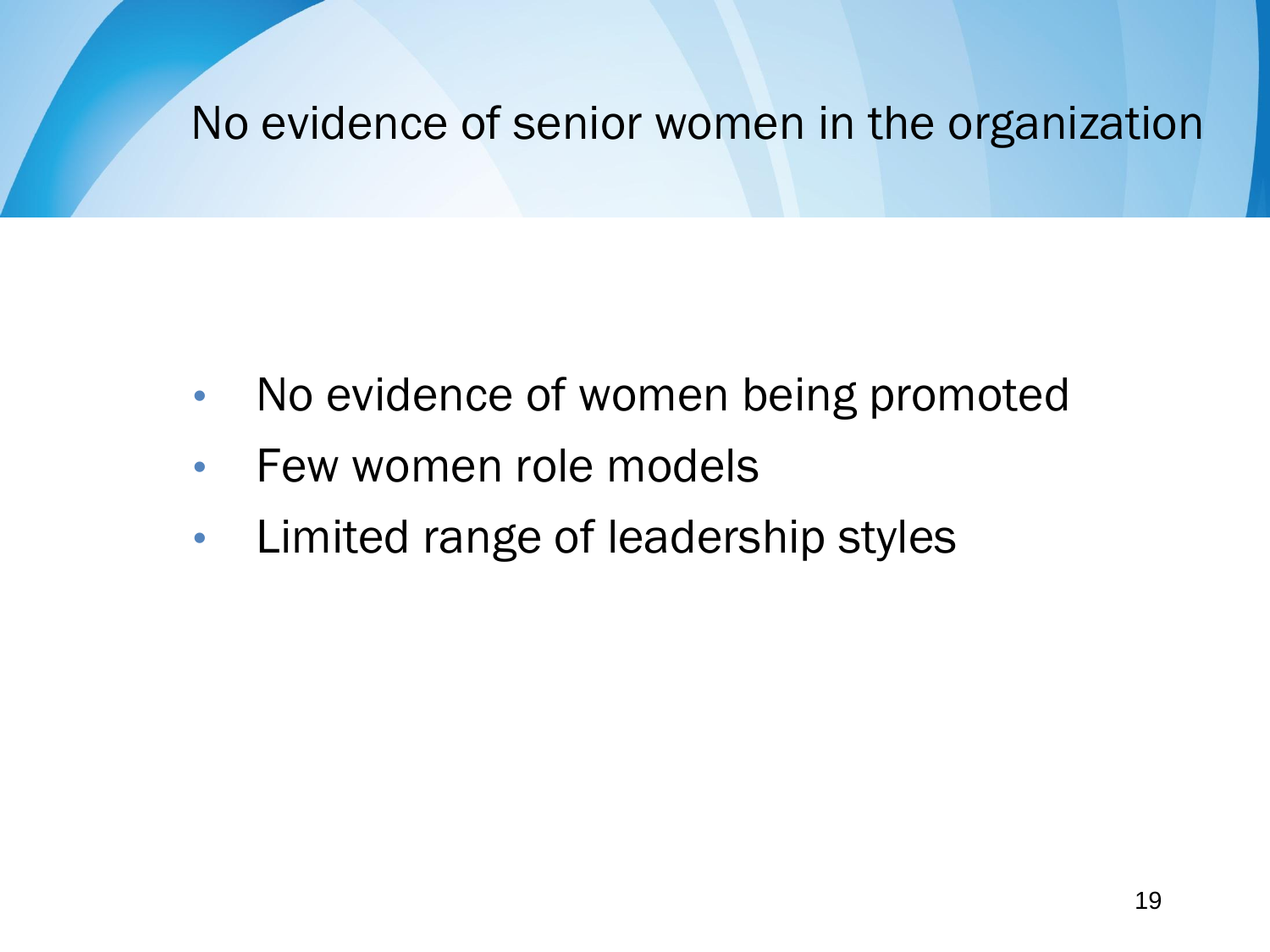### Doesn"t feel like she fits in.

- The organizational culture is not diverse
- Her leadership style is 'different' and not valued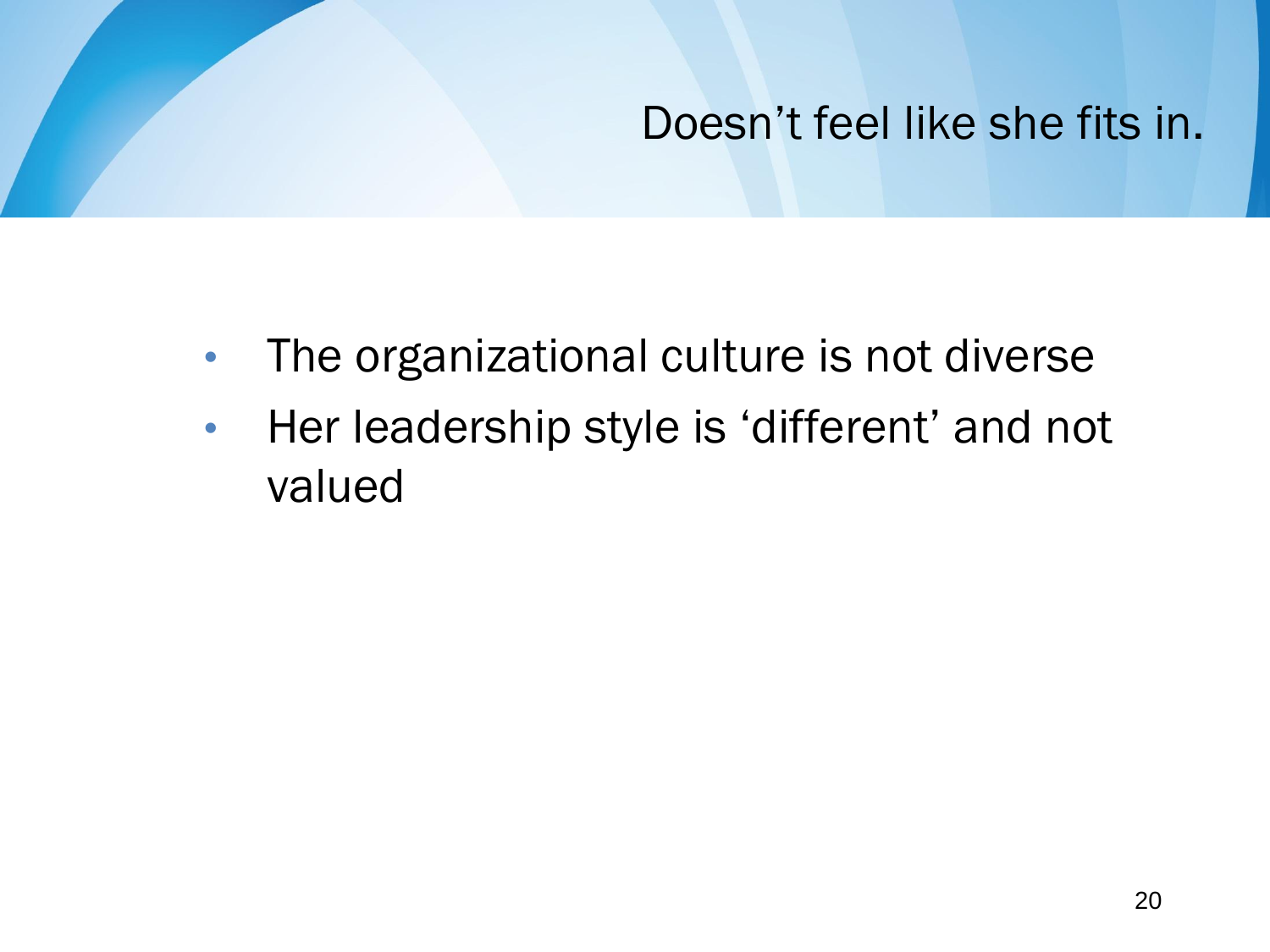Doesn"t feel like she is getting the leadership support she needs

- No one is investing in her success
- She is not getting development opportunities
- There is little support to work outside the traditional work models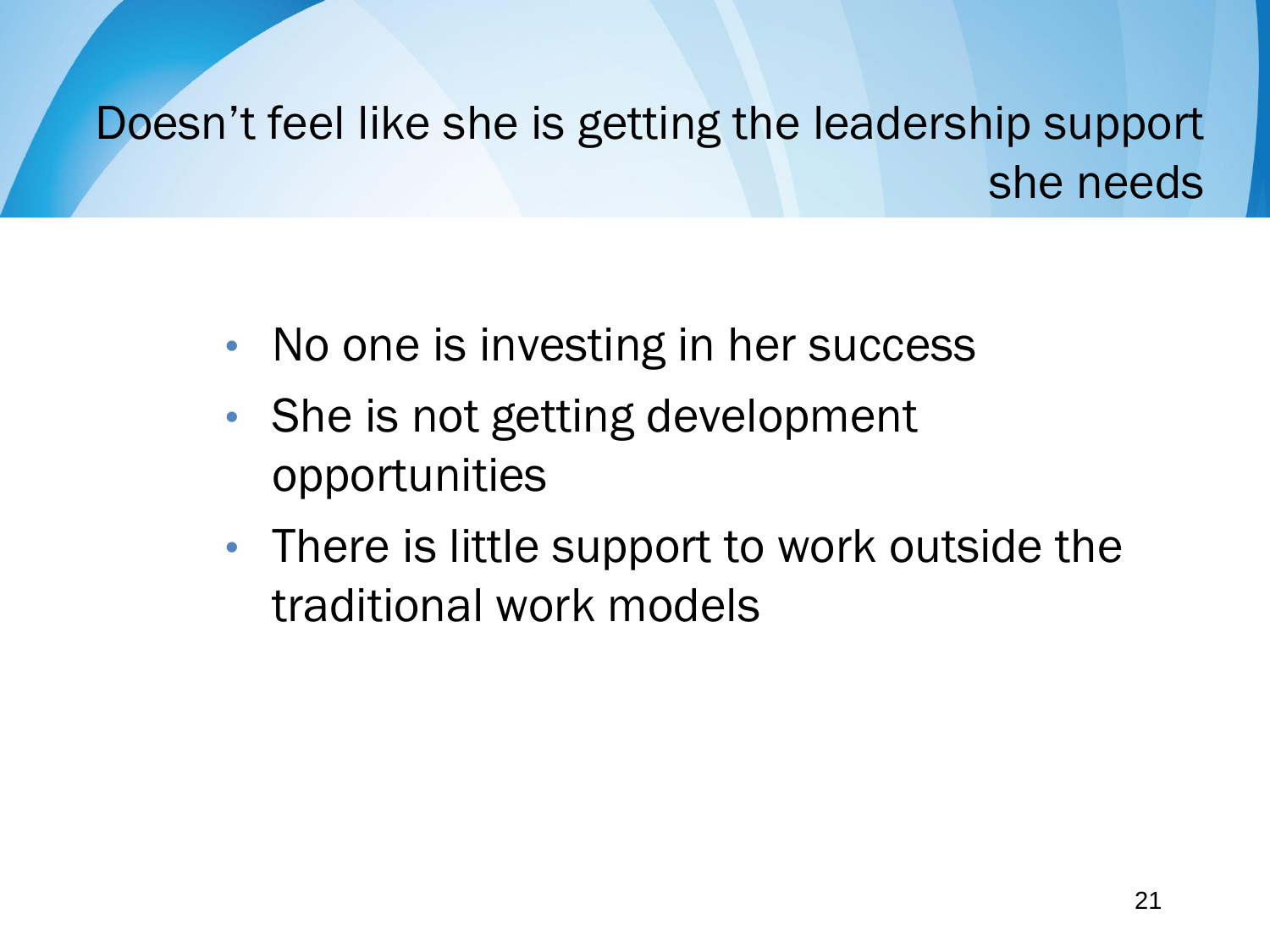#### She does not aspire to become a senior leader

- She can not see a path to senior leadership
- She is starting to doubt her ability to succeed
- She starts to 'settle' for where she is as the best she can do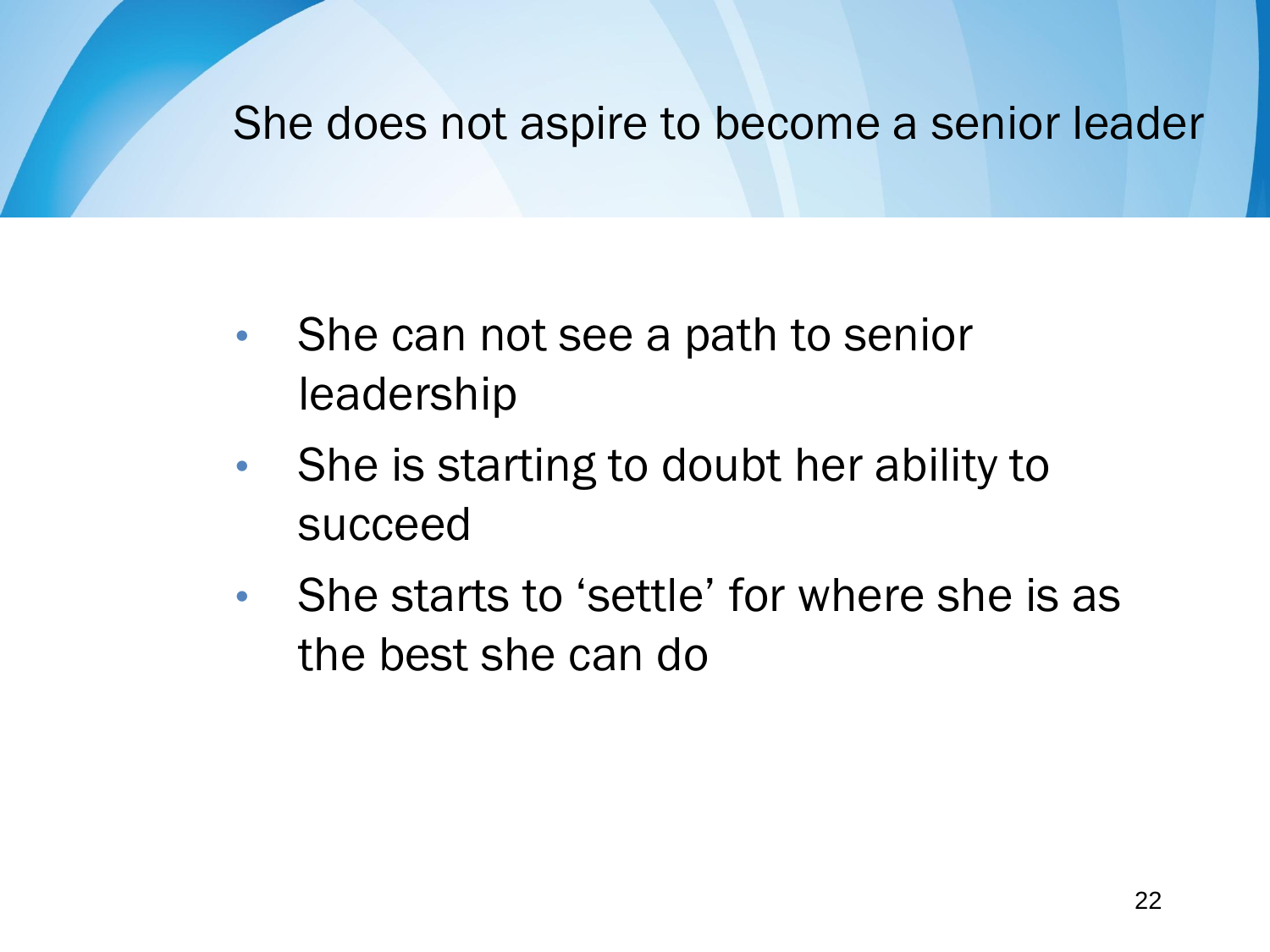### Business Implications From the Corrosive Circle

- Decreased retention of women
- Leaking pipeline of talented women
- Few or no women reaching senior roles
- Less effective and less diverse leadership
- Weaker business performance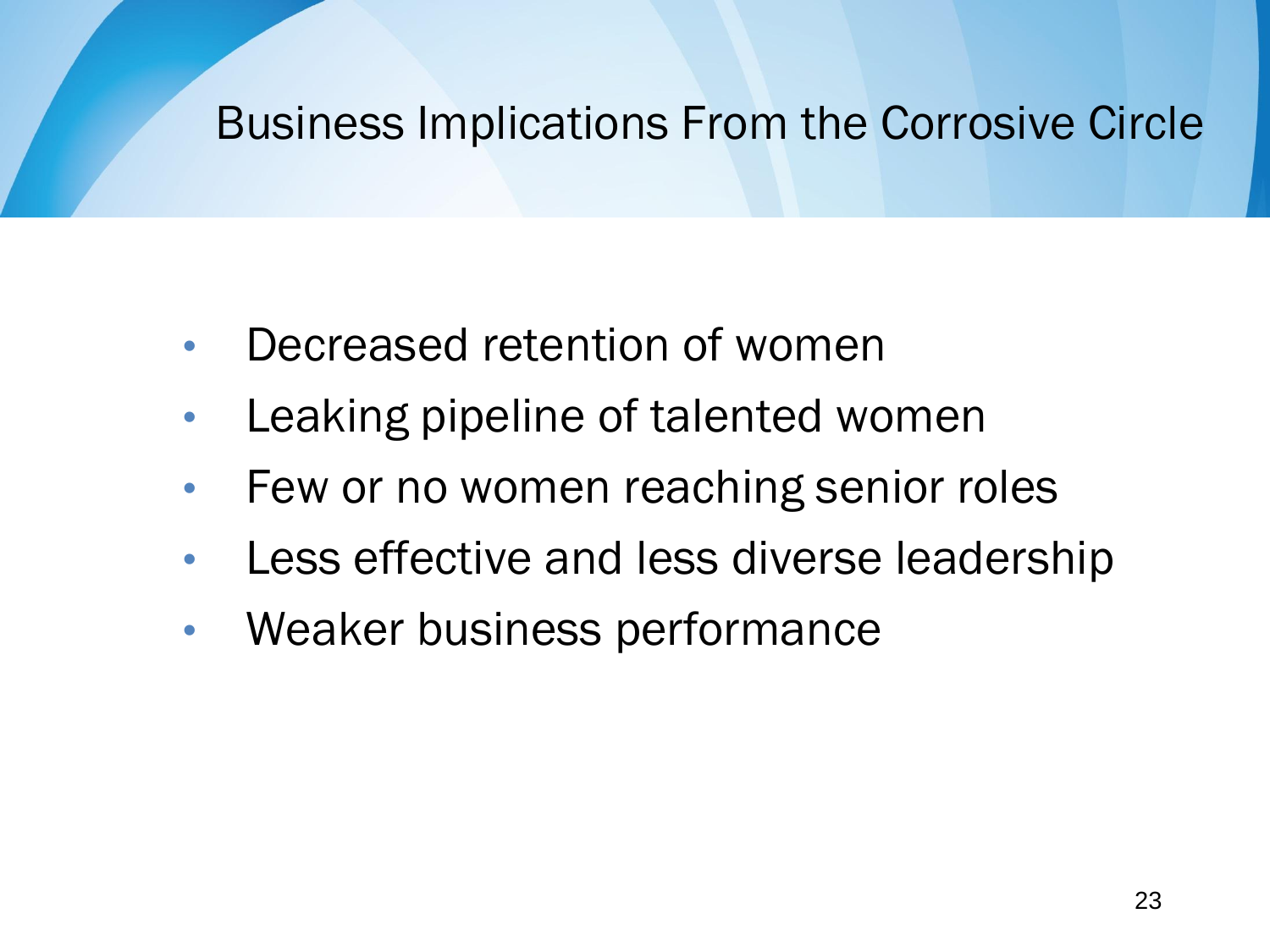### Organizational Transformation Basic Requirements

- Organizational fortitude to change
- Leaders role modeling the behavior they desire
- Clear and quantifiable objectives with which to measure progress
- Systematic, fair, and unbiased processes and policies
	- Selection processes
	- Performance reviews
	- Financial rewards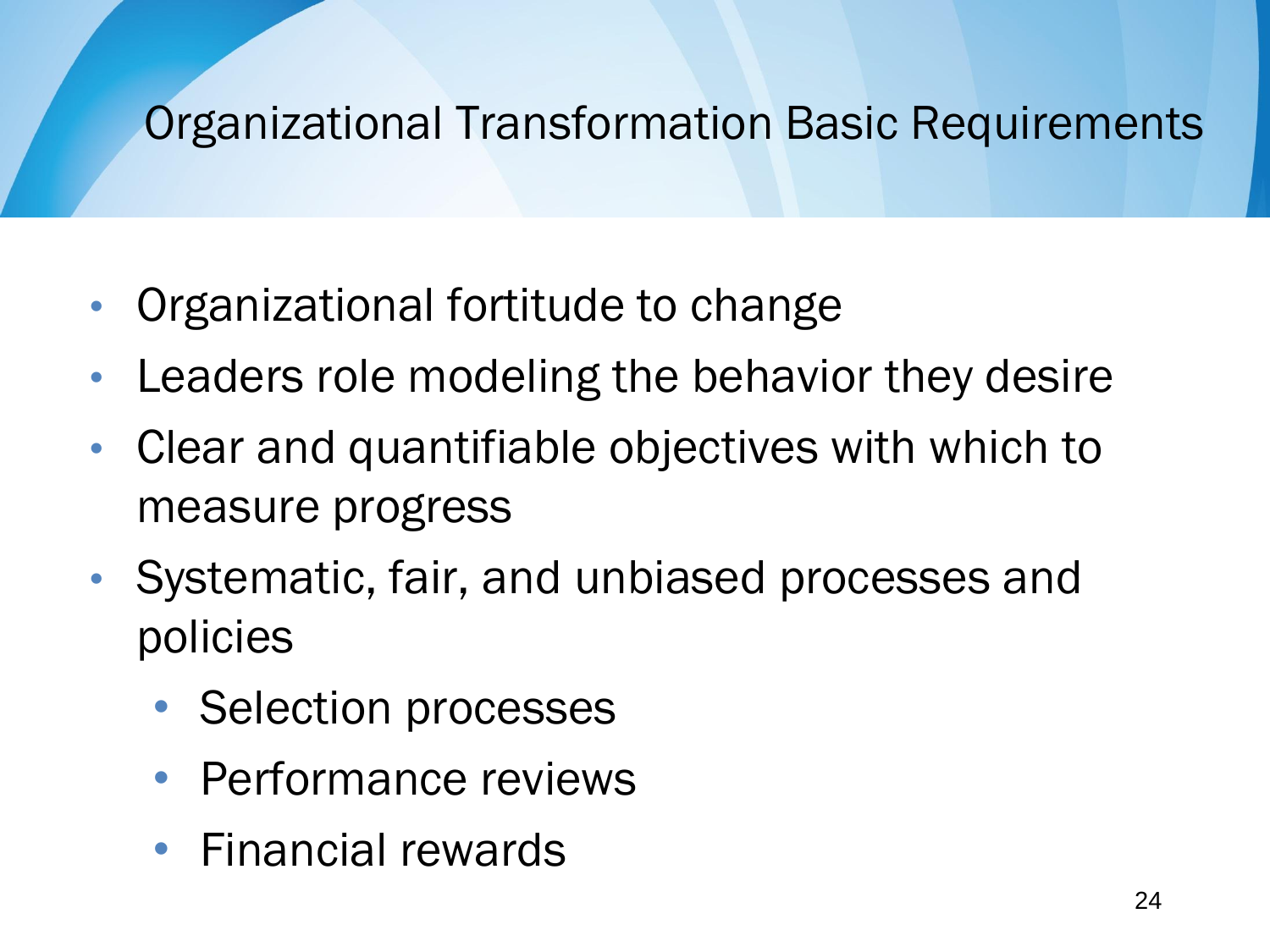What are the factors that create a culture that promotes gender parity?

### A new and ambitious woman enters the work force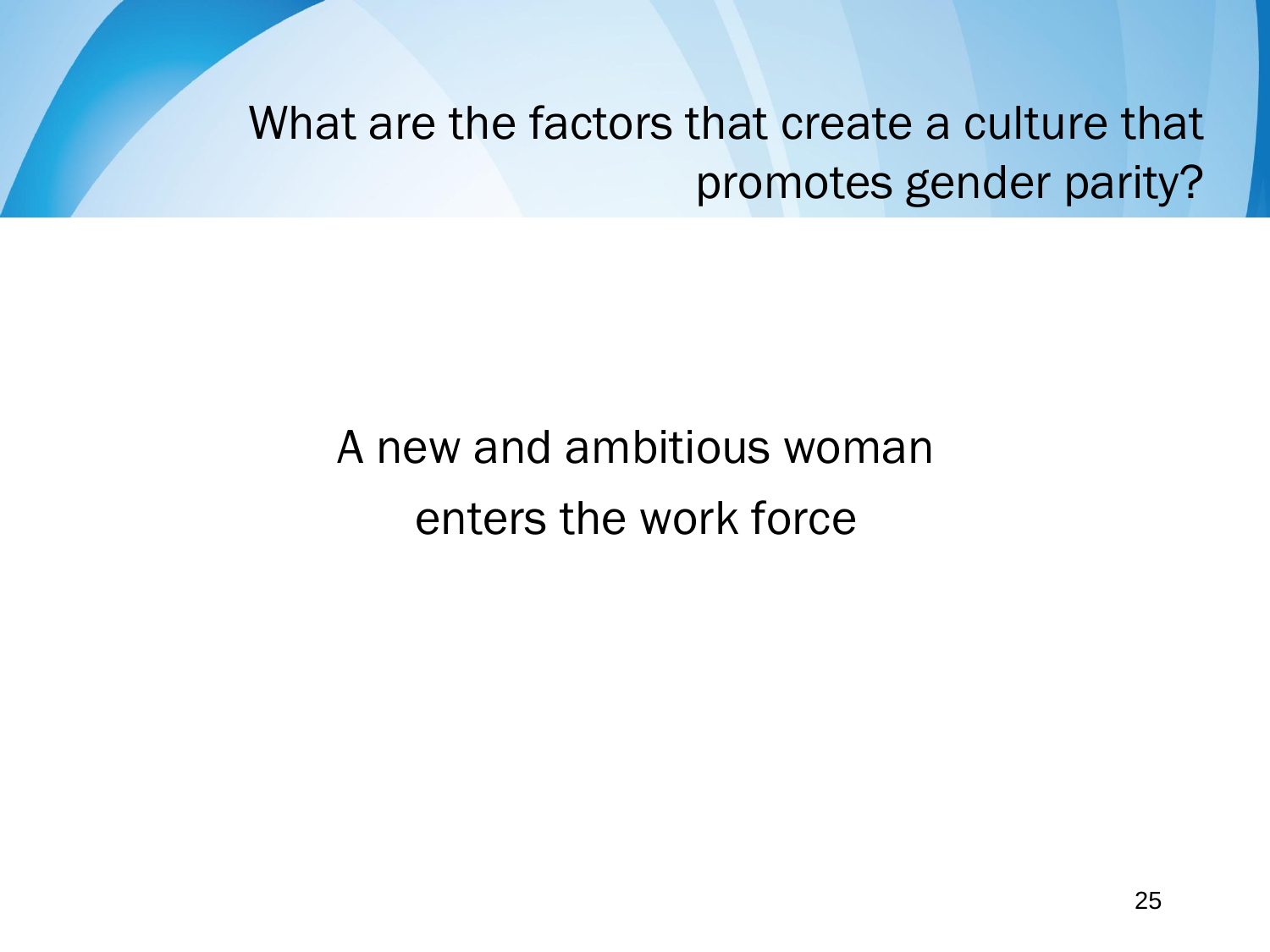#### There are many women in senior positions

- There is tangible evidence of women being promoted
- Multiple women role models
- Diverse range of leadership styles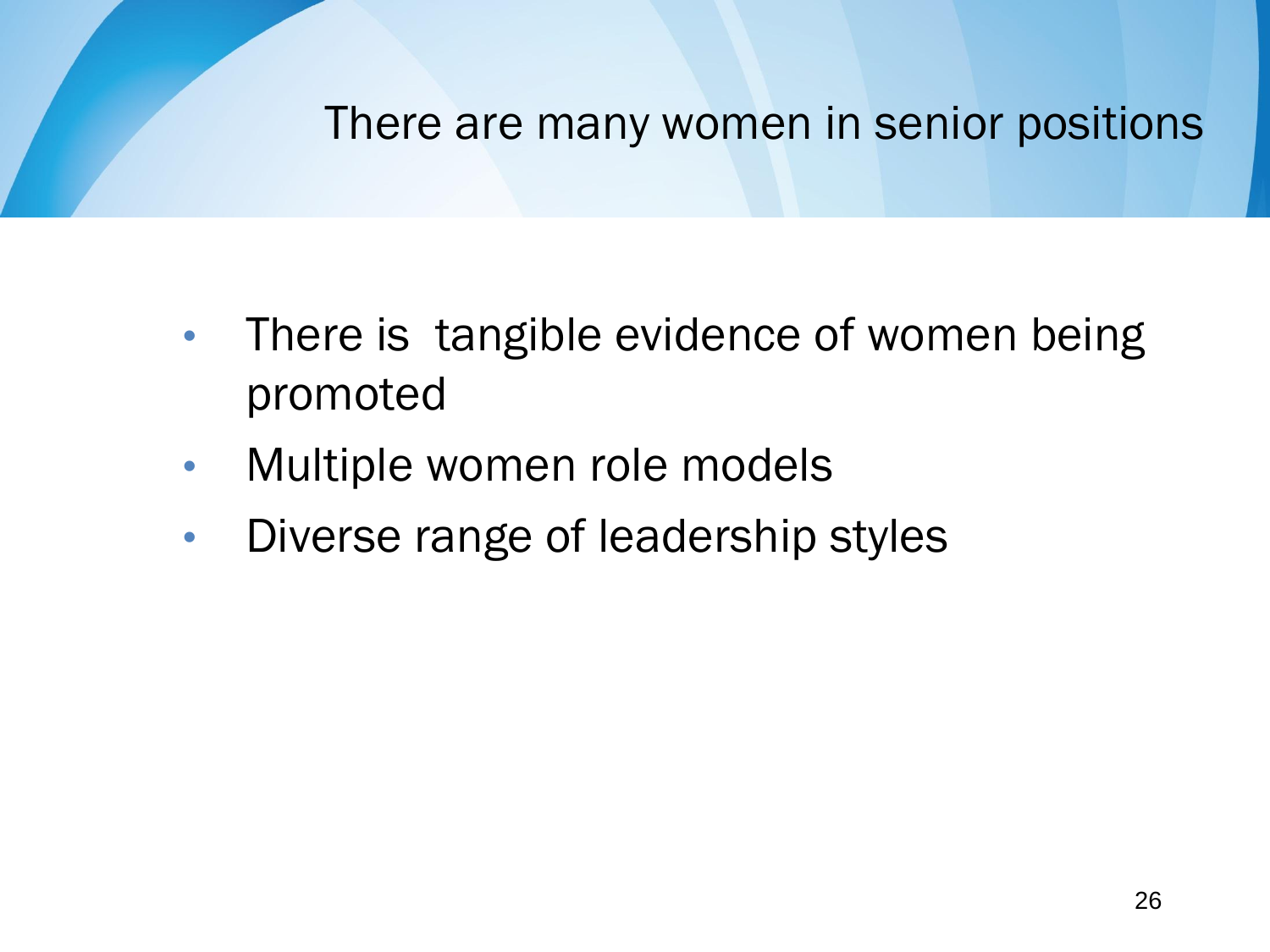### She feels like she 'fits in' the organization

- She thrives in the culture of the organization
- The organization operates by values that resonate with her
- Her individual style is respected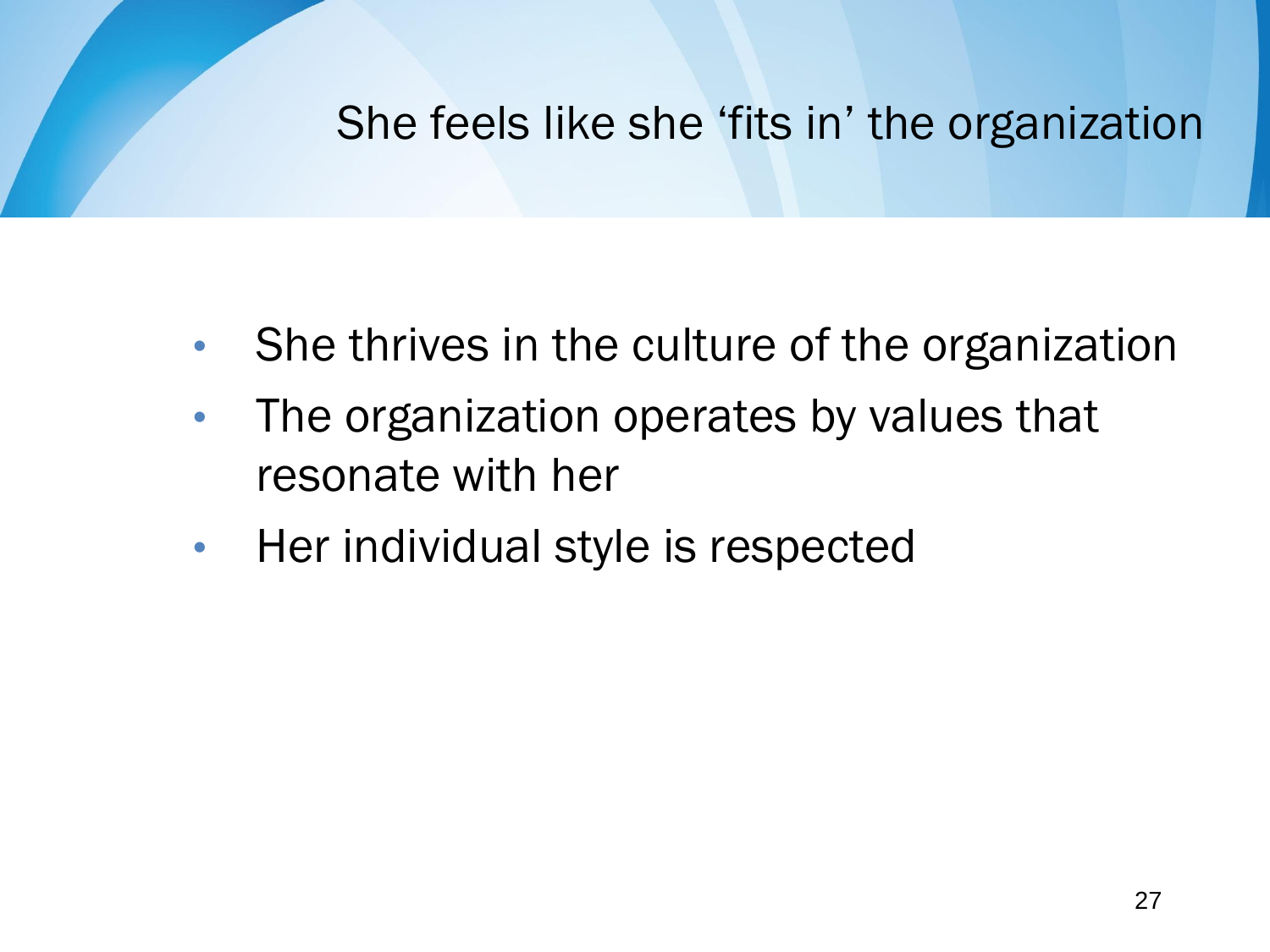#### She gets the leadership support she needs

- Senior leaders act as sponsors
- She is getting developmental opportunities
- There is support for non traditional work models (flexible models)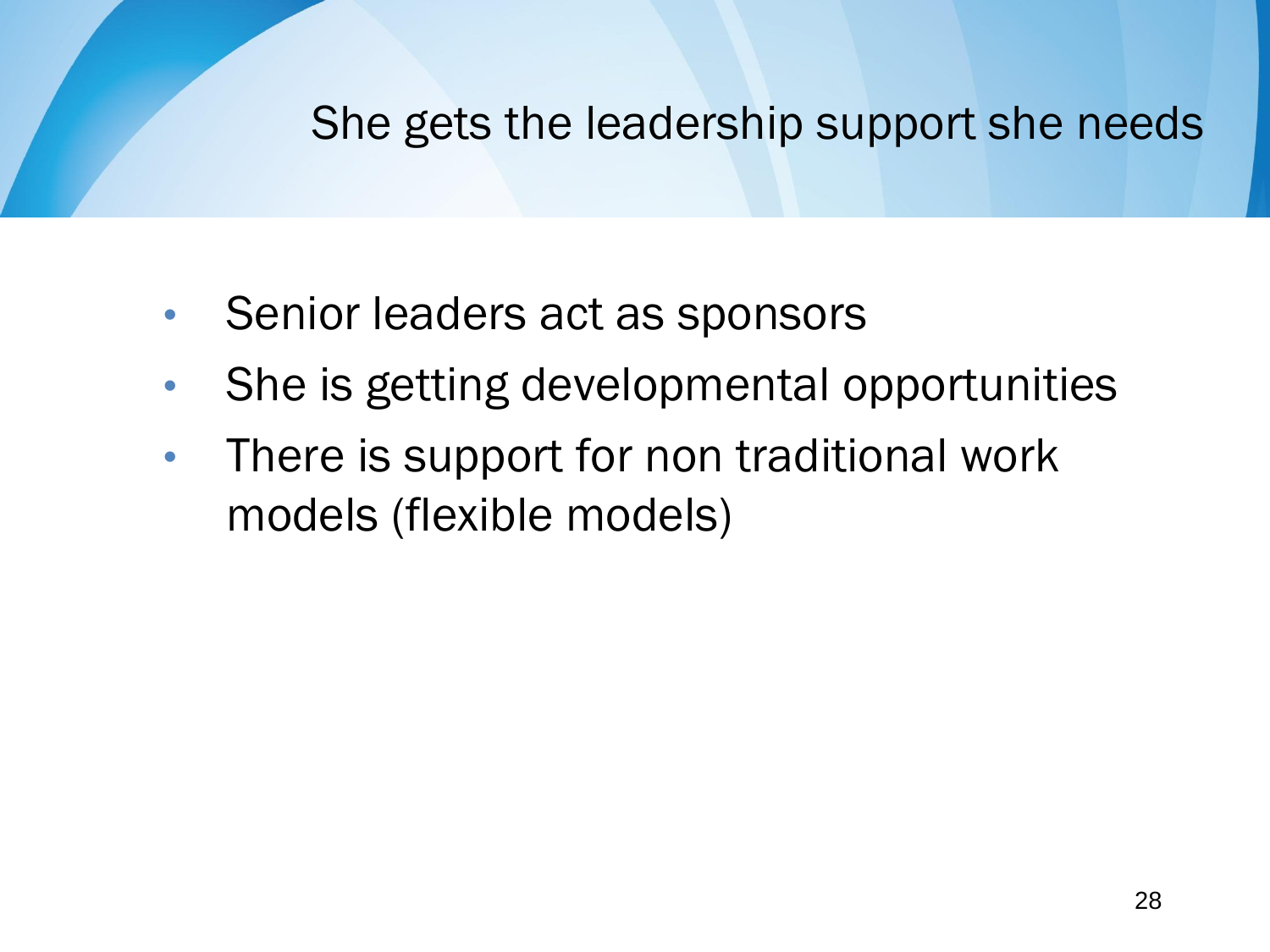She aspires to become a senior leader

- She can see many pathways to senior leadership
- She has confidence in her ability to succeed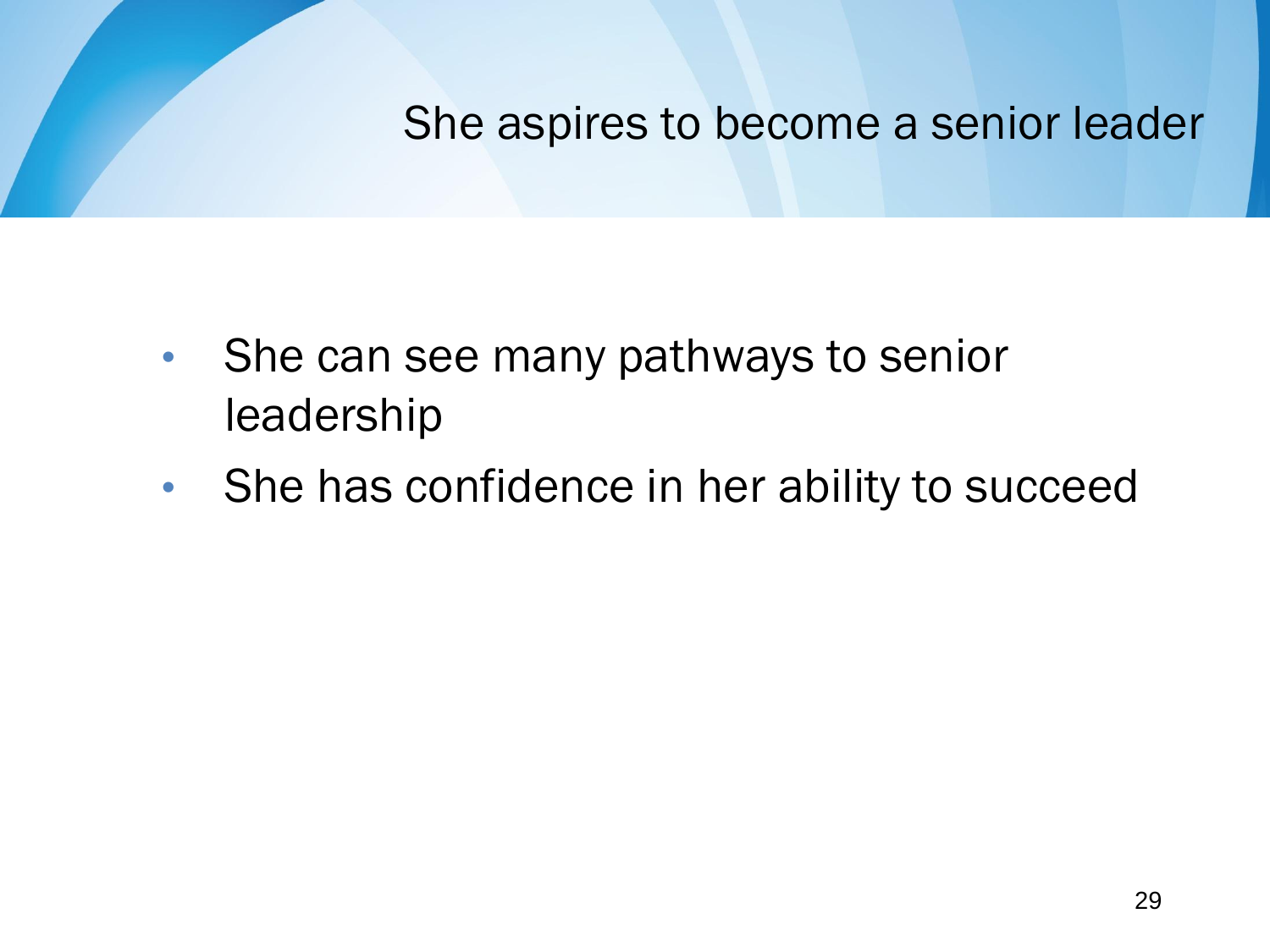### Business implications from the constructive circle

- Increased retention of women
- Strong pipeline of talented women
- More women in senior roles
- Reduced cost due to less turnover
- More diverse and effective leadership
- Improved business performance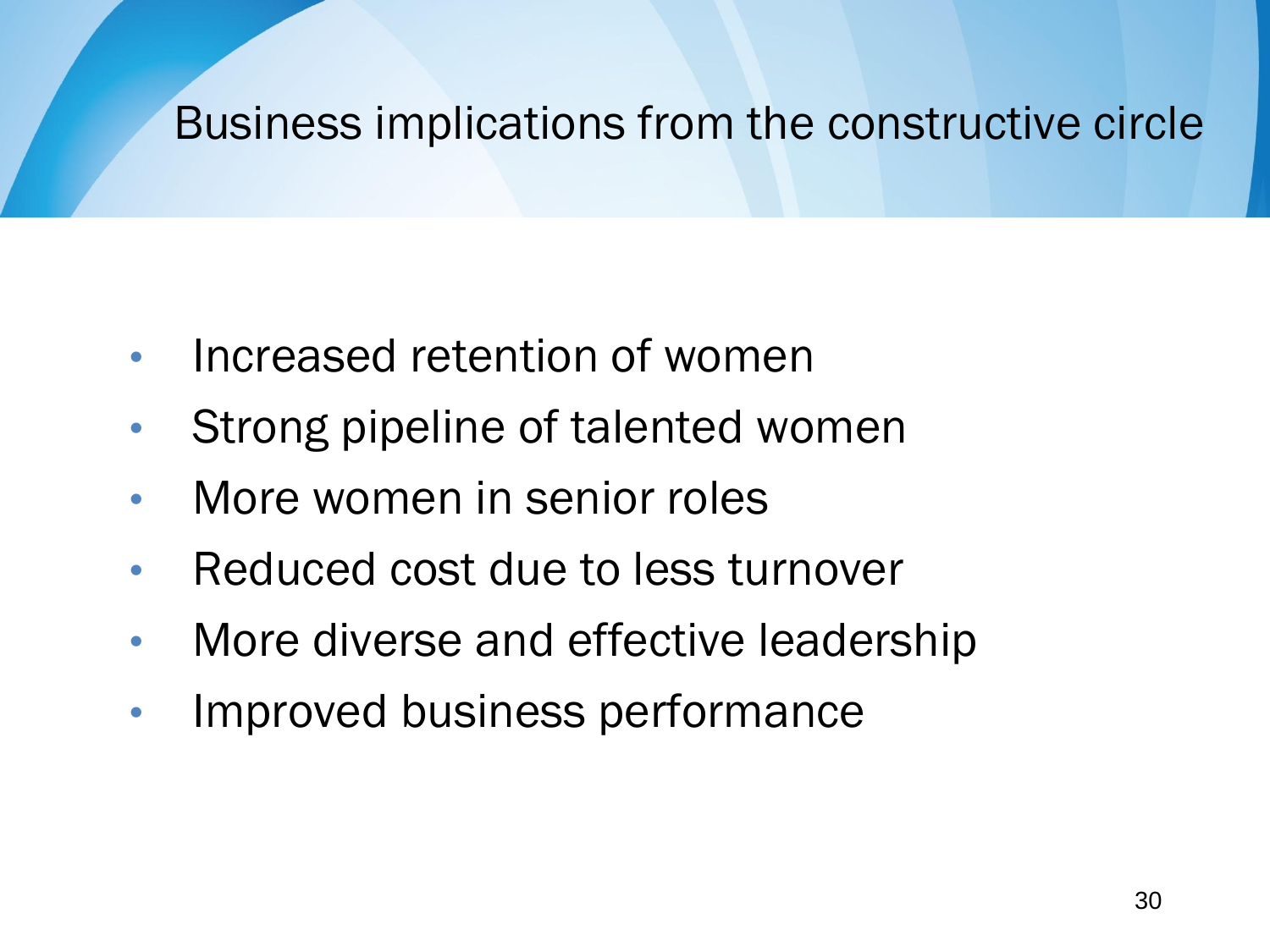### To Support Gender Equity Companies Need To

- 1. Become transparent about gender
- 2. Ensure leaders role model the desired values and behaviors
- 3. Embrace career flexibility
- 4. Create programs for networking, mentoring and sponsorship
- 5. Increase men"s awareness
- 6. Increase awareness of boardroom dynamics

 $\star$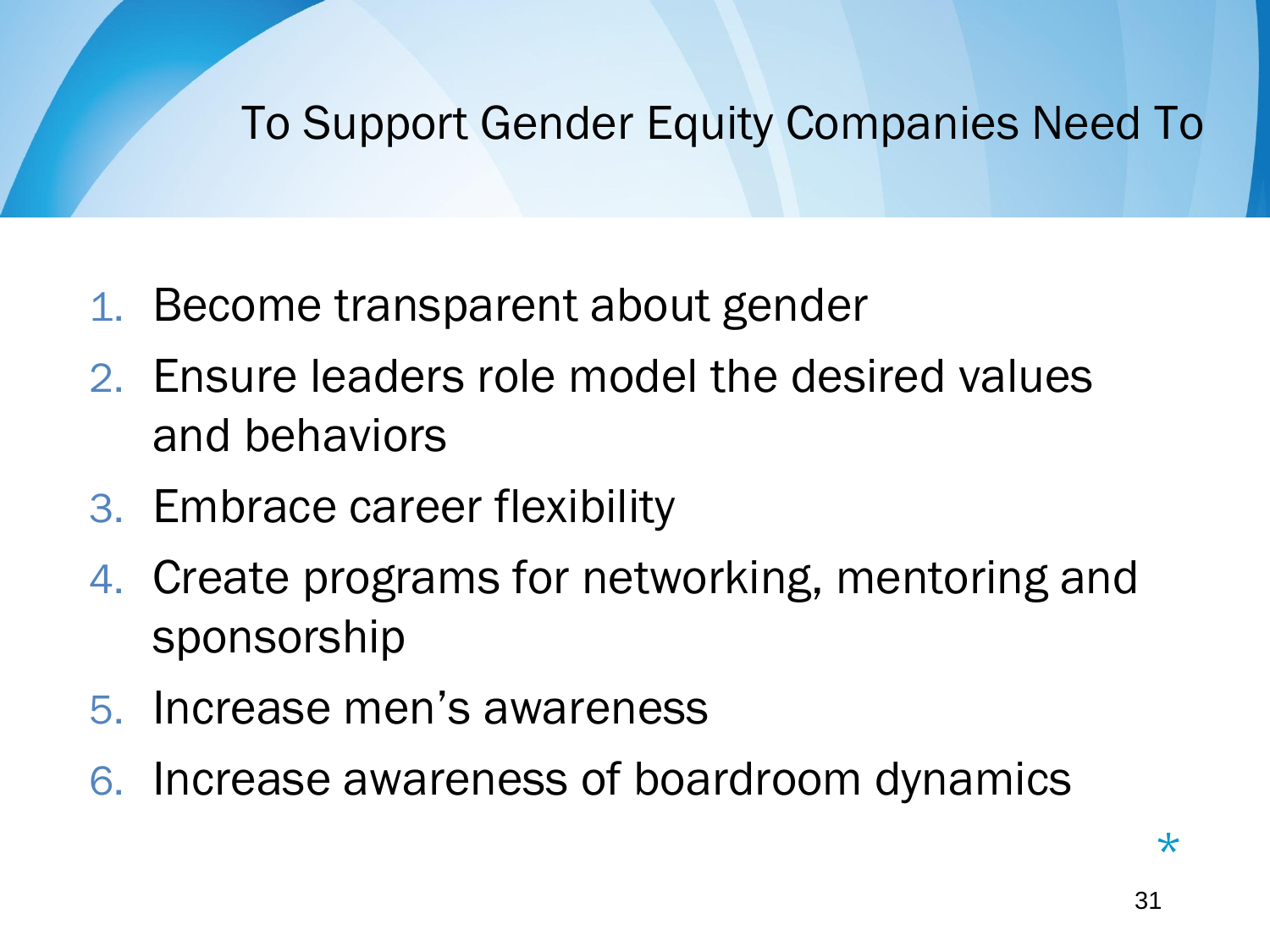### Be Assertive

- 1. Insure your manager is aware of your achievements
- 2. Look for credit for the work you have done
- 3. Ask for extra feedback on performance
- 4. Let your desires to seek more responsibilities be known and create opportunities rather than waiting for them to come to you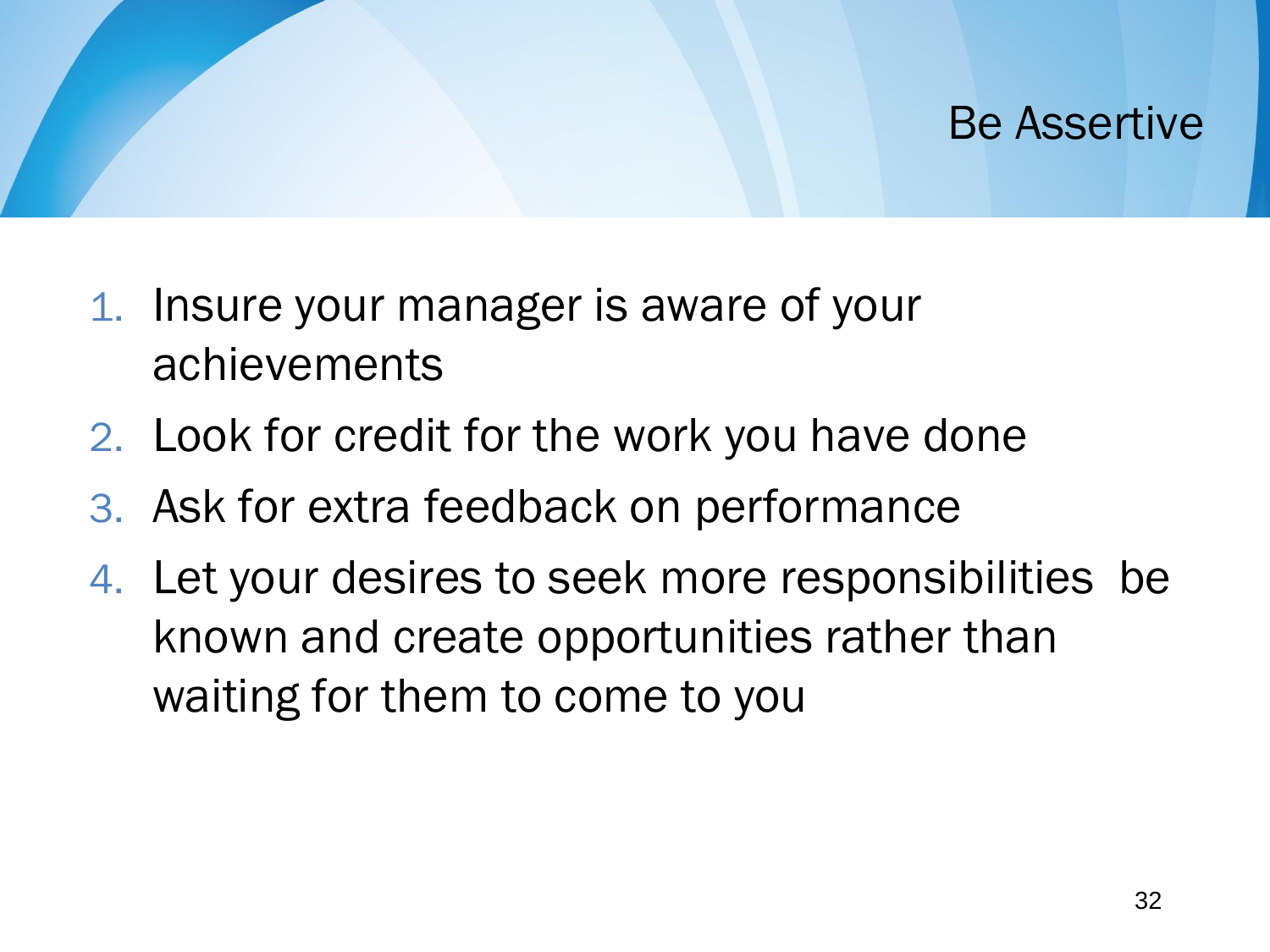### Understand Communication

- Recognize that different messages are sent by men typically using "I" to describe what was done and women using "We" when framing activities
- Ask directly for what you need instead of hoping your conversation is interpreted correctly
- Convey confidence in your communications
- Be poised, prepared, and speak as though you know you will be believed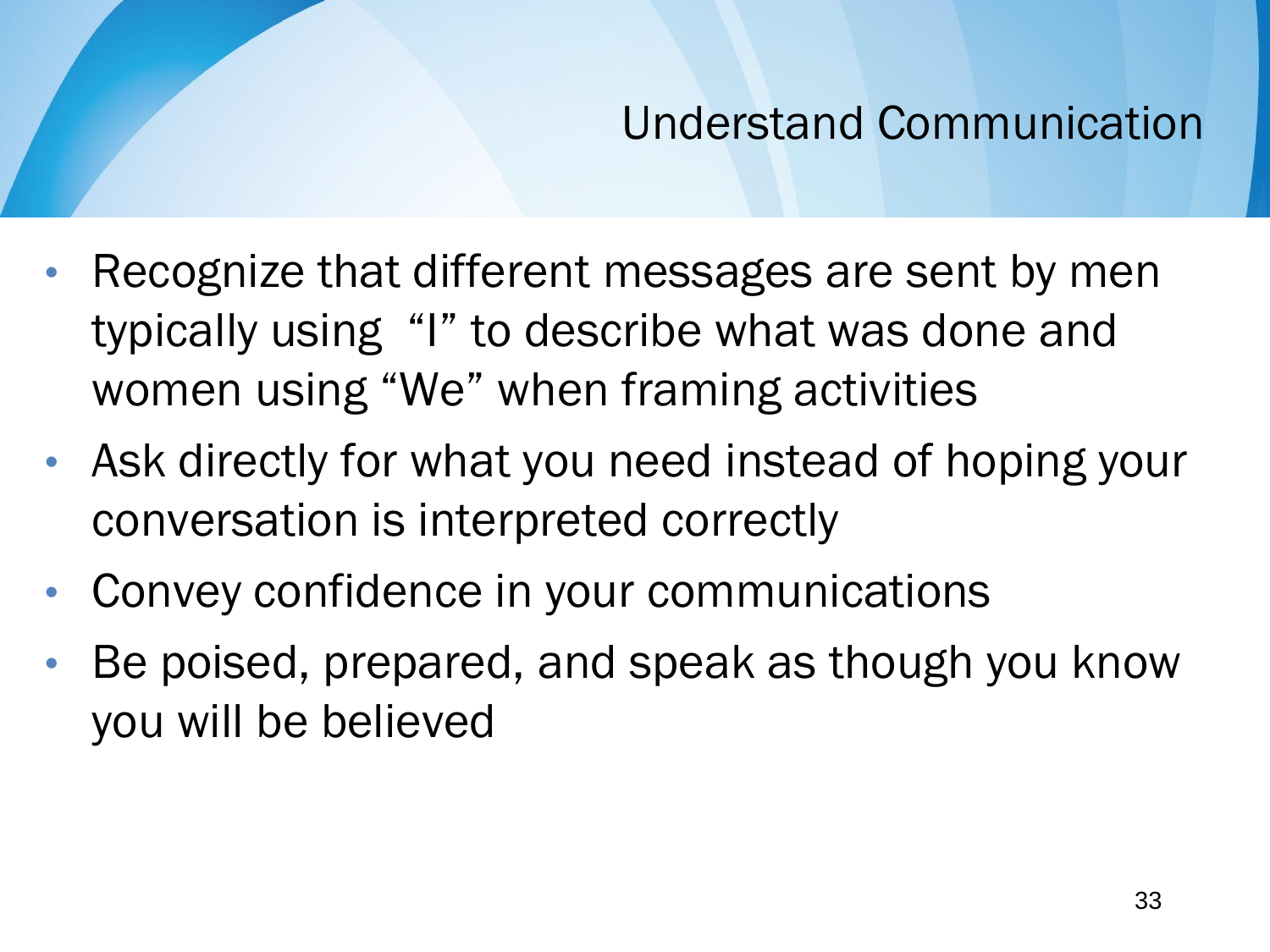### Build Your Brand

- Understand the requirements/skills sets needed to become part of the talent pool that is "leader ready"
- Identify areas not part of your natural comfort zone and work to bridge the gap
- Volunteer..take the initiative
- Take personal responsibility for managing career and personal growth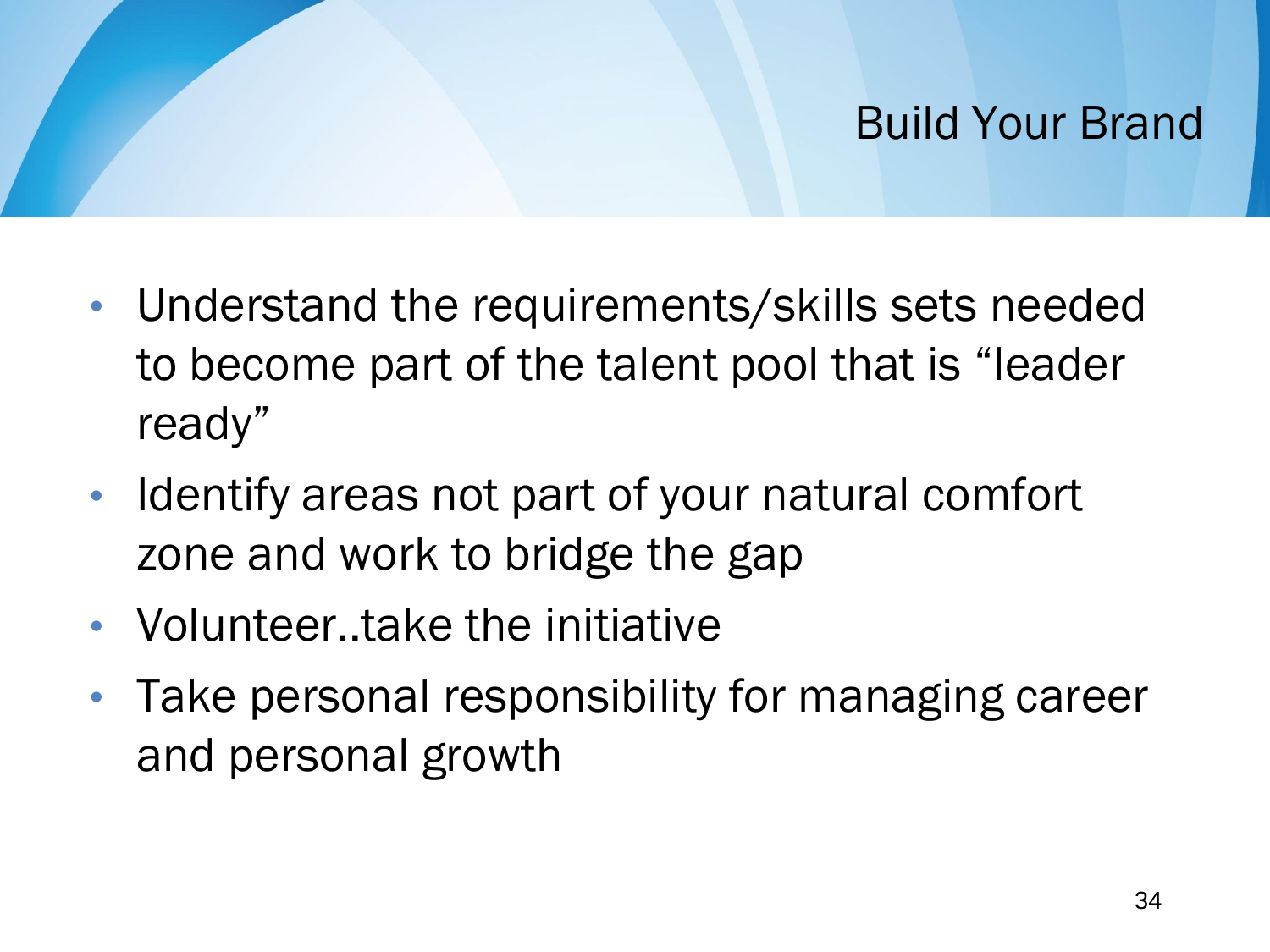### Join or Create Networks and Circles of Influence

- Build relationships
- Broaden perspectives
- Learn about opportunities
- Make others aware of gender biases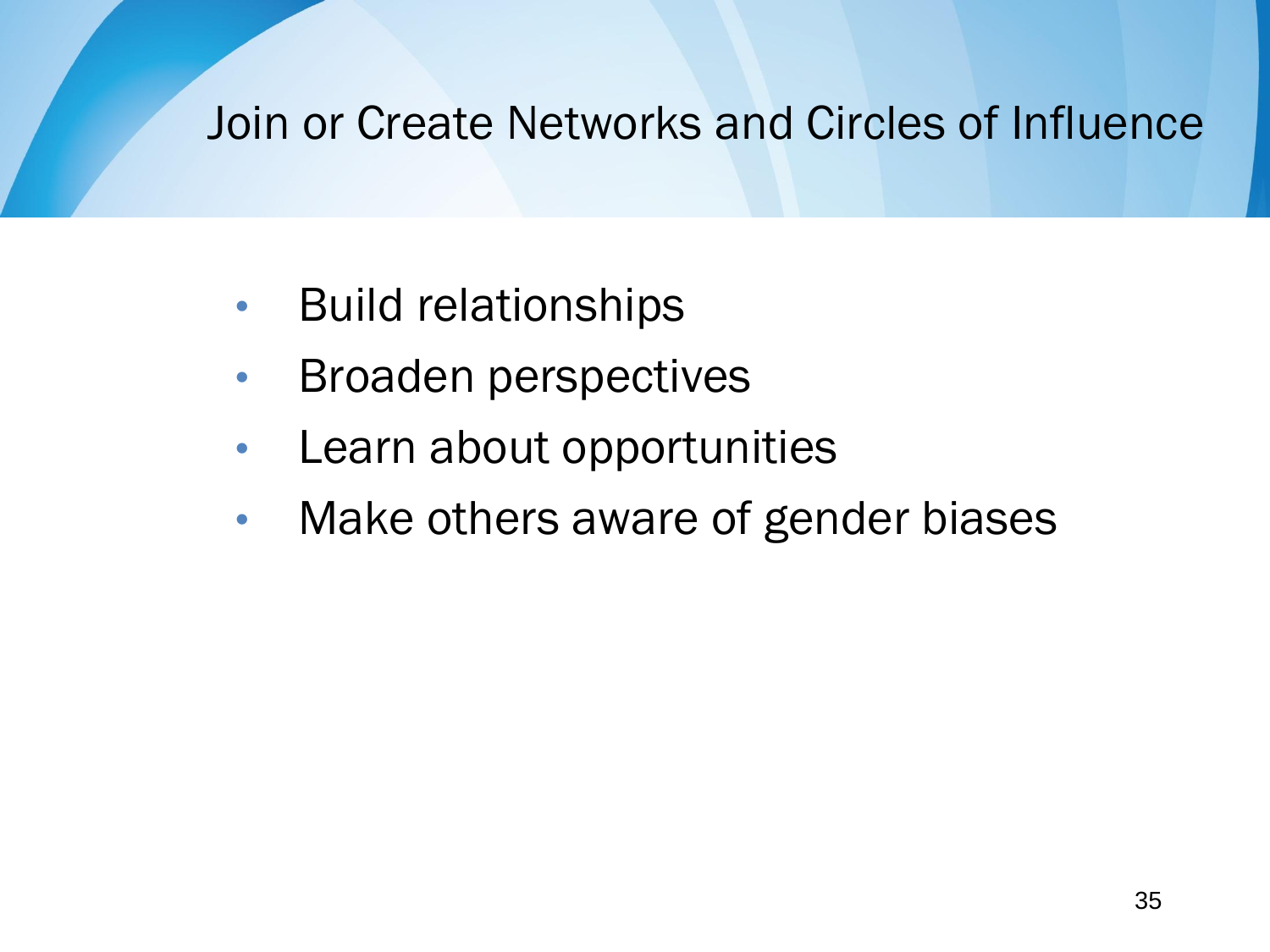### Become a Role Model

- Invest in helping others achieve their potential
- Take a long-term view in helping others, in other words be sure to fill the pipeline
- Model the path for success that you have followed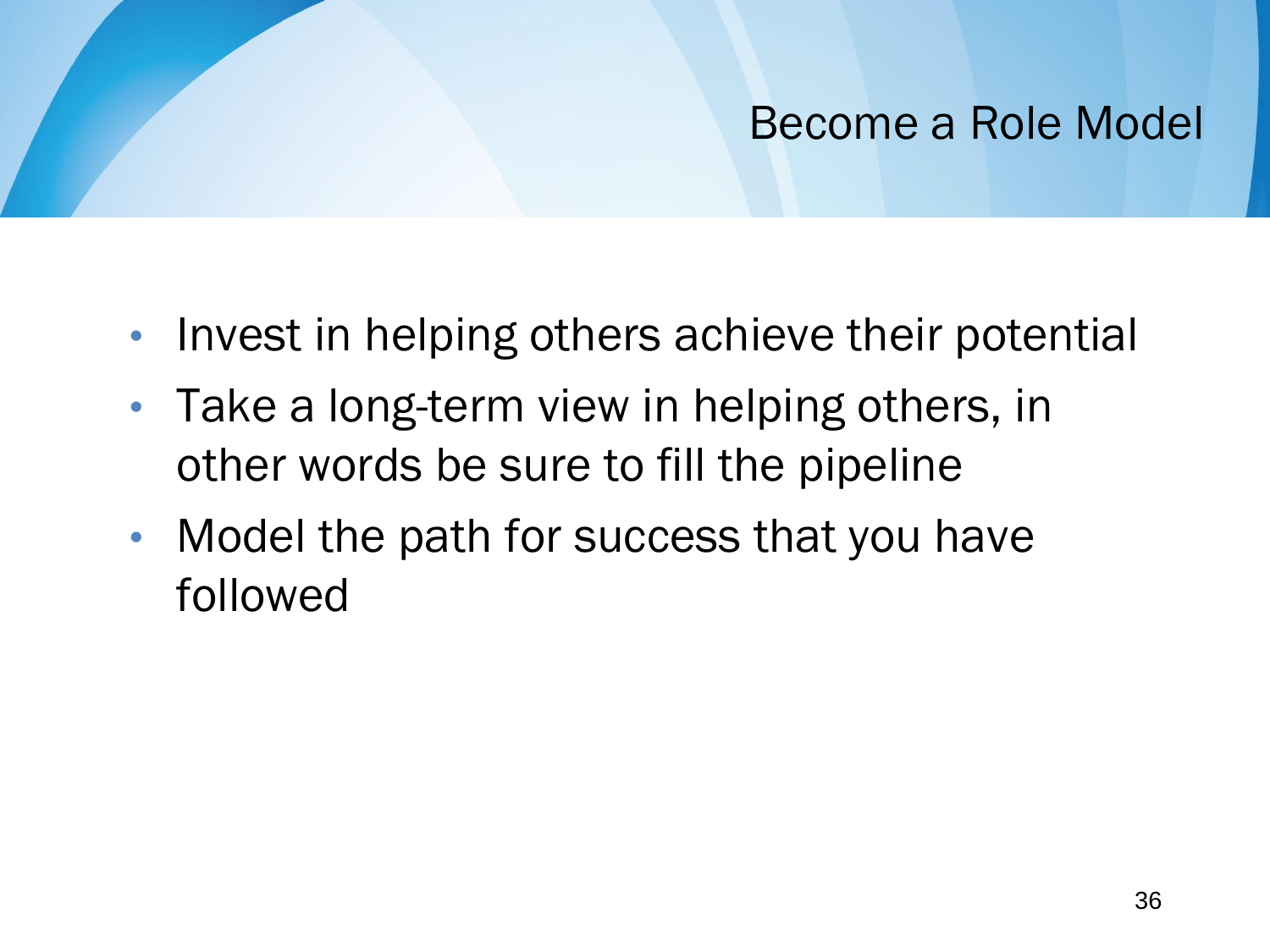### I Am Encouraged and Impressed By……..

- Women who work through barriers and biases to achieve the success and recognition they deserve
- Leaders who do 'the right thing" and foster a culture that recognizes and values the contribution of women at all levels in the organization
- Organizations like WIN that provide a forum to network and discuss ways in which to move gender equality forward
- Companies that embrace diversity and gender parity